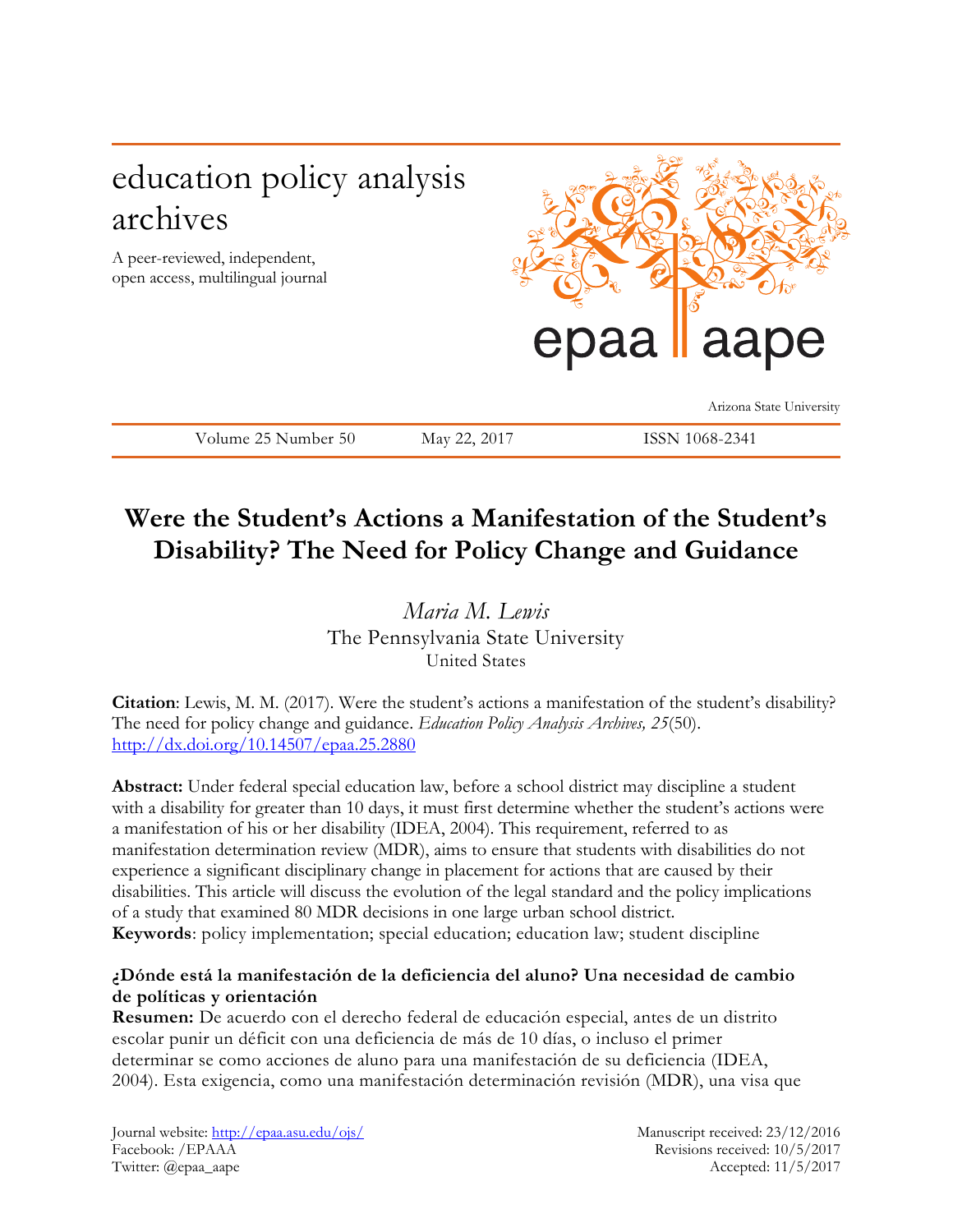los estudiantes con deficiencia no experimente una cambio disciplinar significativa en la colocación de acciones que son causadas por sus deficiencias. Este artículo aborda la evolución del patrón jurídico y las implicaciones políticas de un estudio que analiza 80 años. **Palabras-clave:** implementación de políticas; educación especial; direito da educação; punición estudiantil

## **As ações do aluno eram uma manifestação da deficiência do aluno? A necessidade de mudança de políticas e orientação**

**Resumo:** De acordo com a lei federal de educação especial, antes de um distrito escolar punir um aluno com deficiência por mais de 10 dias, o mesmo deve primeiro determinar se as ações do aluno foram uma manifestação de sua deficiência (IDEA, 2004). Esta exigência, referida como manifestation determination review (MDR), visa garantir que os alunos com deficiência não experimentem uma mudança disciplinar significativa na colocação de ações que são causadas por suas deficiências. Este artigo discutirá a evolução do padrão jurídico e as implicações políticas de um estudo que analisou 80 decisões MDR em um grande distrito escolar urbano.

**Palavras-chave:** implementação de políticas; educação especial; direito da educação; punição estudantil

## **Introduction**

The implementation of state and federal policy is a part of the everyday work of educators (Odden, 1991; Honig, 2006). However, research demonstrates that policies are not always implemented as intended or with fidelity (Cohen and Hill, 2001; Correnti and Rowan, 2007; Kennedy 2005; Rigby, Woulfin & März, 2016; Rowan and Miller, 2007). According to Young and Lewis (2015), "variation in implementation is the rule, not the exception" (p. 14). Given the complex, individualized nature of special education law, it is not surprising that it is an area of law where variation occurs frequently (O'Laughlin, L., & Lindle, J. C., 2014).

Under federal special education law, before a school district may discipline a student with a disability for greater than 10 days, it must first determine whether the student's actions were a manifestation of his or her disability (IDEA, 2004). This requirement, referred to as manifestation determination review (MDR), aims to ensure that students with disabilities do not experience a significant disciplinary change in placement for actions that are caused by their disabilities. This policy decision reflects the law's equity-based underpinnings. However, implementing this standard is no easy task. Decision makers are tasked with the responsibility of determining the strength of the connection between the student's disability and the misconduct under review. Due to the individualized nature of the decision making process, MDR is inherently subjective. Theoretically, the law assumes that this determination is accurately made when the requisite people are included in the decision making process and relevant information is reviewed. However, the relationship between MDR theory and MDR practice has not been explored.

Because MDR is an intermediate step between special education identification and student discipline, an understanding of the implementation of MDR will enhance our understanding of a large and ever-growing body of research illustrating disparities in special education identification, student discipline and placement (e.g. Harry & Klingner, 2006; Parrish, 2002; Skiba et al., 2006a; Skiba et al. 2006b). Although there is literature on best practices and courts' treatment of manifestation determination review, little empirical research has examined how this decision making process plays out in practice (Arnberger & Shoop, 2006; Katsiyannis & Maag, 2001; Zilz, 2010; Zirkel, 2006, 2010). The closest examination of the implementation of the MDR criteria is Walker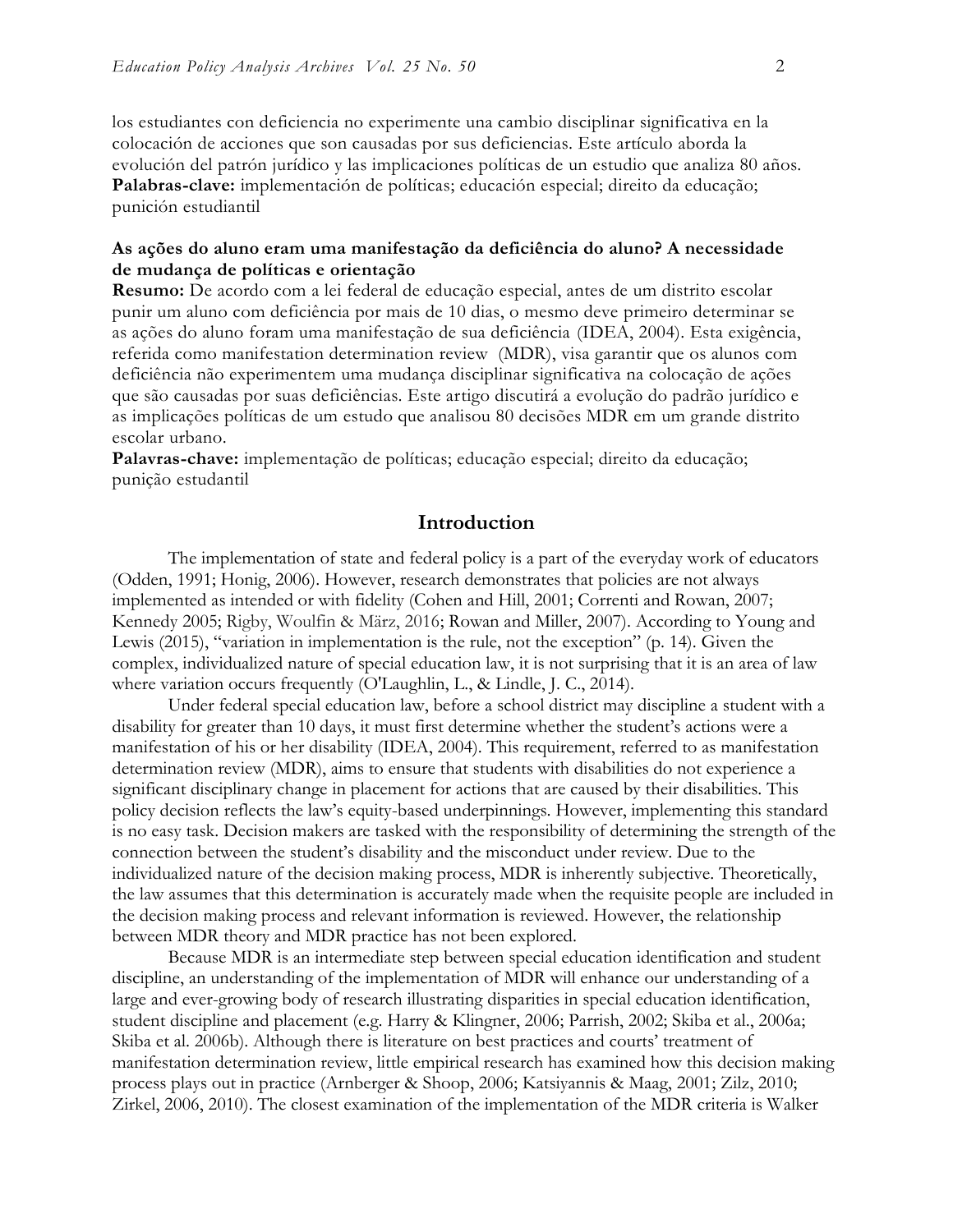and Bringham's 2016 study, which examined teachers' understanding of the standard through the use of two hypotheticals.

This policy-focused article is grounded in findings of a study that examined 80 decisions in one large urban school district. A separate publication provides a detailed presentation of the study's main findings and implications for practice (Lewis, in press). The purpose of this article is to situate this study's findings within the broader IDEA policy discussion. For background and context, this article will provide an in-depth analysis of the evolution of the legal standard for MDR. A brief overview of findings will be discussed and the narrative will shift to policy analysis and policy implications.

## **Policy Framework**

Based on concerns that students with disabilities were not being provided educational services, Congress enacted the Education for All Handicapped Children Act of 1975 (EAHCA), now called the Individuals with Disabilities Education Act (IDEA). Specifically, the law sought to address the following concerns: students with disabilities were excluded from education altogether; school districts provided students with disabilities inadequate services; unidentified disabilities were interfering with students' ability to succeed academically; and school districts had insufficient funding to address students' needs (EAHCA, 1975).

Prior to 1997, IDEA did not have a discipline provision. Consequently, the concept of a manifestation determination originated in case law. However, before delving into manifestation determination case law, it is first necessary to understand that all students facing potential disciplinary action are entitled to due process under the 14<sup>th</sup> Amendment (*Goss v. Lopez*, 1975). In *Goss v. Lopez*, the Supreme Court determined that "[a]t the very minimum...students facing suspension and the consequent interference with a protected property interest must be given some kind of notice and afforded *some* kind of hearing" (p. 579). Similar to the disciplinary action under review in *Goss*, MDR requires analysis of misconduct that may lead to a greater than 10 day removal from school. Accordingly, drawing conclusions about the relationship between a student's actions and his or her disability helps to guarantee that due process is afforded to students with disabilities prior to disciplinary action.

In the years following *Goss*, courts heard a series of challenges to school district decision making with regards to disciplining students with disabilities. For example, in *Stuart v. Nappi* (1978), a Connecticut court considered the causal link between a school district's failure to provide adequate educational programming and a student's subsequent behavioral problems. The court determined that taking disciplinary action under such circumstances is "unjustifiable" in light of the law's guarantee of a free appropriate public education (p. 1241). A year later, in *Doe v. Koger* (1979), an Indiana court determined that "[a] school which accepts Handicapped Act funds is prohibited from expelling students whose handicaps cause them to be disruptive" (p. 228). Furthermore,

[u]nlike any other disruptive child, before a disruptive handicapped child can be expelled, it must be determined whether the handicap is the cause of the child's propensity to disrupt. This issue must be determined through the change of placement procedures required by the handicapped act. (p. 229)

Therefore, a determination regarding the relationship between a student's actions and his or her disability is a special education decision that must be made by individuals who are designated by special education law. Disciplinary decisions should be separate from that determination.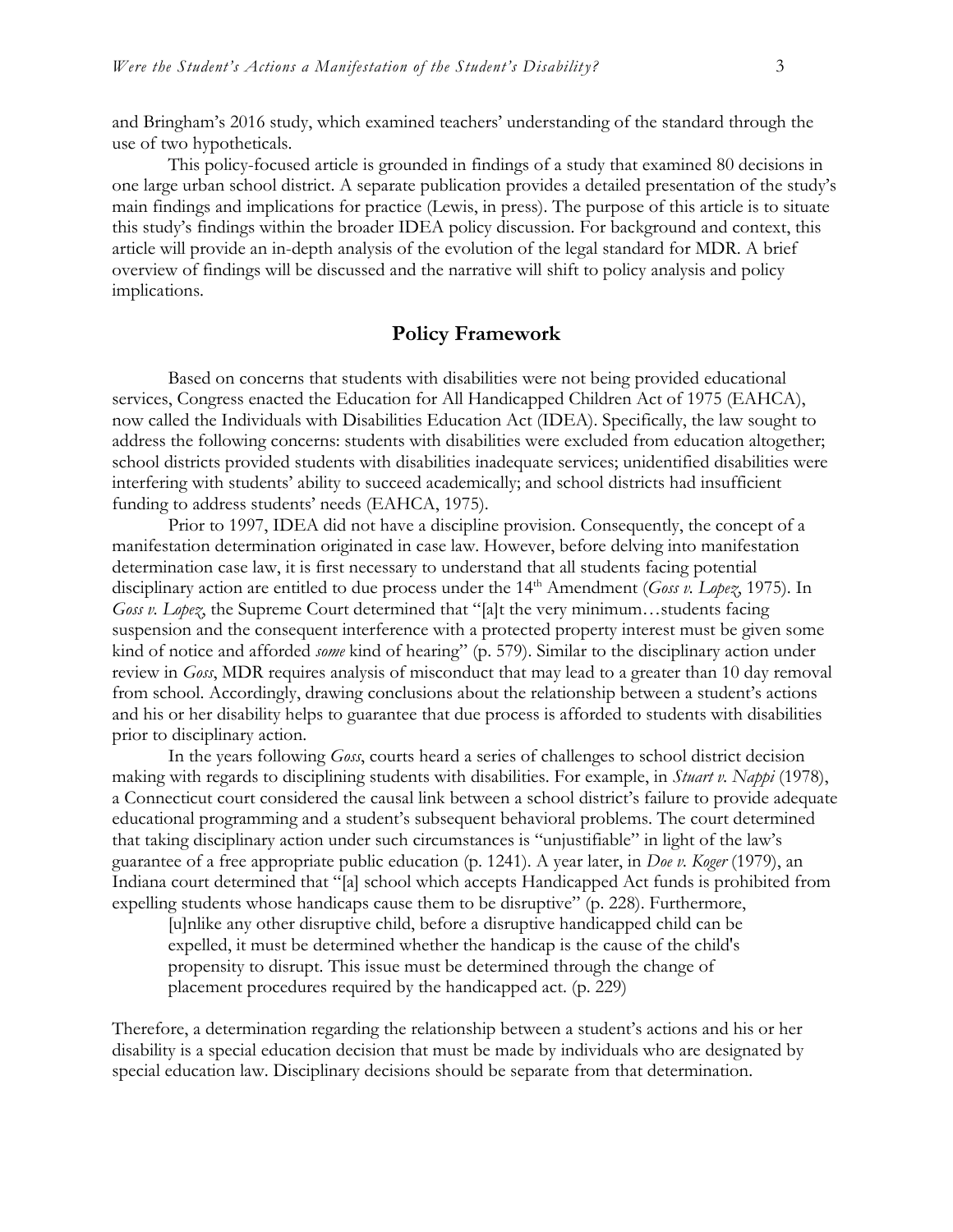The relationship between misconduct and a student's disability reached the federal court of appeals level in 1981 in *S-1 v. Turlington*. Because of the greater weight of authority attributed to cases reaching the appellate level, this case is worthy of greater examination. In this case, students challenged the school district's decision to discipline them under the EAHCA and Section 504 of the Rehabilitation Act, which prohibits discrimination on the basis of disability. Each of the students received an expulsion greater than one and a half school years. Although all students received a hearing upon expulsion, the school district did not make a determination regarding the relationship between the students' disabilities and their misconduct. Furthermore, the superintendent determined that because S-1's disability was not classified as seriously emotionally disturbed, it was categorically impossible to find that S-1's actions were a manifestation of his disability. School officials emphasized the student's ability to understand school rules and policies and to appreciate the differences between right and wrong. Moreover, the school district argued that psychological assessments revealed that the students' disabilities were not behavioral in nature, thereby removing the possibility that their actions could be a manifestation of their disabilities. The court found these arguments unpersuasive. The court determined that

(1) before a handicapped student can be expelled, a trained and knowledgeable group of persons must determine whether the student's misconduct bears a relationship to his handicapping condition; (2) an expulsion is a change in educational placement thereby invoking the procedural protections of the EHA and section 504; (3) expulsion is a proper disciplinary tool under the EHA and section 504, but a complete cessation of educational services is not. (p. 350)

The Sixth Circuit Court of Appeals reaffirmed *Turlington*'s reasoning and interpretation of relevant disability law in the following year (*Kaelin v. Grubbs*, 1982).

The early manifestation determination case law culminated in 1986 with *Doe v. Maher*. The student in this case qualified as a student with a disability under both Section 504 of the Rehabilitation Act and EAHCA. Specifically, the student was identified as "emotionally disturbed" (p. 1476). The Ninth Circuit clarified that students with disabilities are not protected from disciplinary measures when misconduct bears only a loose relationship to the student's disability. Furthermore, the court elaborated more on the procedural protections that are available to students with disabilities in the event that school district action amounts to a significant change in placement. Among the protections were notice and "convening an [Individualized Education Program (IEP)] meeting to assess the reason for the misconduct and the appropriateness of the child's current educational placement" (p. 1482). Through its decision, the court acknowledged the difficulty in distinguishing between behaviors that bear a close enough relationship to a student's disability and those that do not.

School districts feared that the standard set forth in manifestation determination case law significantly interfered with their ability to address serious safety concerns. This issue reached the Supreme Court in *Honig v. Doe* (1988), a continuation of *Doe v. Maher* (1986). *Honig* involved two students identified as having an emotional disturbance who were suspended indefinitely pending expulsion proceedings. The conduct in question was deemed to be "related to" the students' disabilities (p. 312). The plaintiffs claimed that such a denial of services violated the EAHCA's "stayput" provision, which requires that students with disabilities remain in the current placement during relevant review or proceedings (p. 308). However, the Court explained that the law does not leave school districts without a remedy under circumstances that present serious danger. On the contrary, school districts can reach an agreement with parents in regard to an alternative placement or, in the absence of such an agreement, seek injunctive relief from the court to grant the school district the authority to require an alternative placement.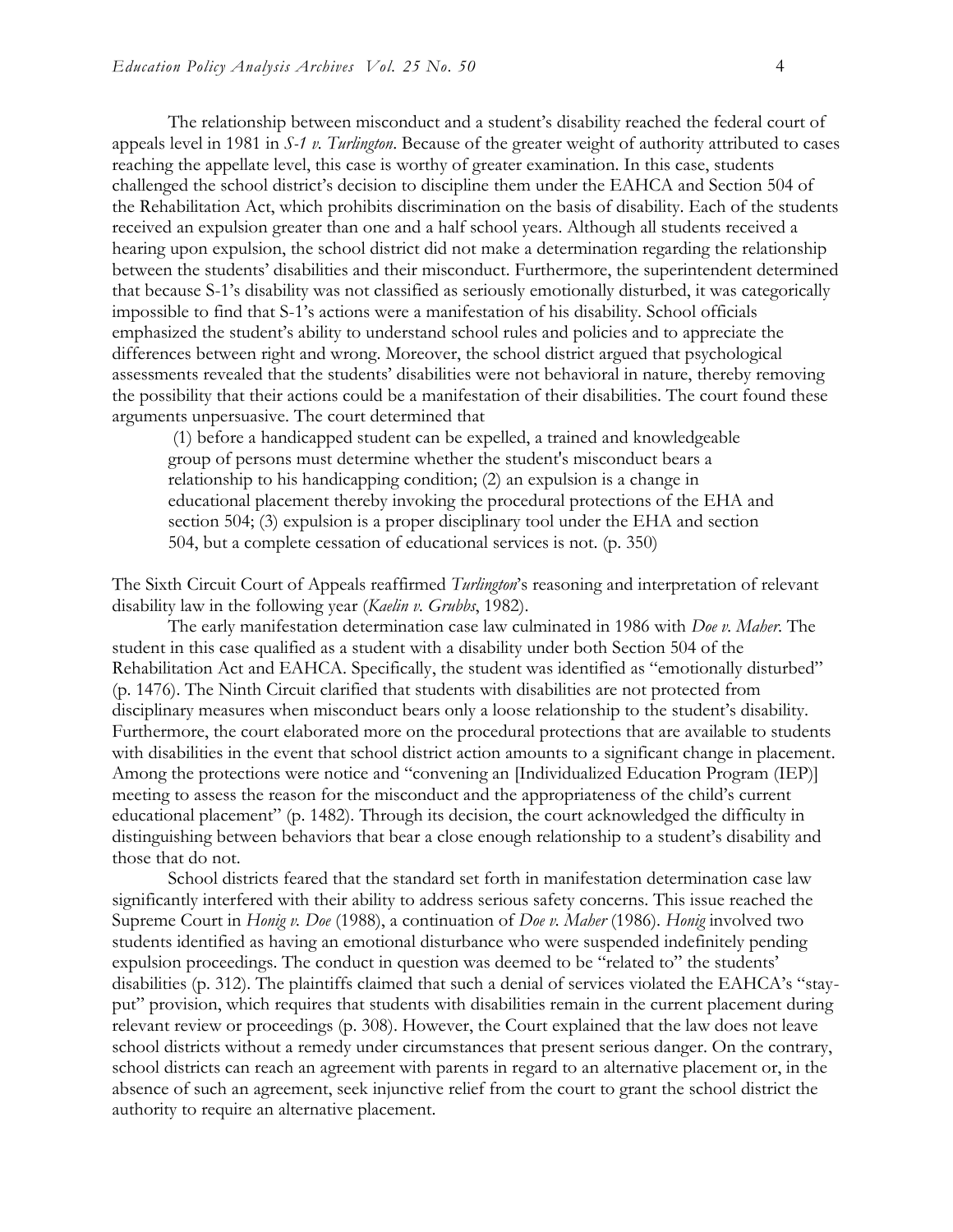This exploration of case law illustrates the foundation that gave rise to the statutory codification of the manifestation determination criteria in 1997. From these cases, one can see the delicate balance at stake for school districts. On the one hand, school districts have an obligation to provide a free appropriate public education, a part of which is safeguarding against the use of disciplinary measures for misconduct that was caused by students' disabilities. On the other hand, school districts have an obligation to maintain a safe learning environment.

### **1997 Reauthorization of IDEA**

In 1997, Congress amended the federal statute through the Individuals with Disabilities Education Act Amendments (IDEA 1997), which, unlike the prior version of the law, included a provision that specifically addressed student discipline. When a student's actions violated a school discipline code such that a disciplinary change in placement greater than 10 days was possible, the law required decision makers to determine whether the student's actions were linked to his or her disability. The review was to be carried out by the IEP team and other qualified personnel. The law required consideration of "all relevant information, including—(I) evaluation and diagnostic results, including such results or other relevant information supplied by the parents of the child (II) observations of the child and (II) the child's IEP and placement" (IDEA, 1997). The review permitted decision makers to determine that a student's conduct was not a manifestation of his or her disability only if certain standards were met. Specifically, in order to reach such a conclusion, the IEP team had to determine that

(I) in relationship to the behavior subject to disciplinary action, the child's IEP and placement were appropriate and the special education services, supplementary aids and services, and behavior intervention strategies were provided consistent with the child's IEP and placement; (II) the child's disability did not impair the ability of the child to understand the impact and consequences of the behavior subject to disciplinary action; and (III) the child's disability did not impair the ability of the child to control the behavior subject to disciplinary action. (IDEA, 1997)

Thus, under the 1997 standard, school districts bore the burden of demonstrating that a student's actions were a manifestation of his or her disability.

Parents had a right to appeal if they disagreed with the district's determination. Under such circumstances, the hearing officer was to determine whether the school district met its burden of demonstrating that the misconduct in question was a manifestation of the student's disability. Furthermore, the 1997 standard extended protections to students who had not yet qualified for special education services in the event that the school district had knowledge that the student had a disability. In the absence of such knowledge, with limited restrictions, the school district was free to utilize disciplinary measures that applied to students without disabilities (IDEA, 1997).

### **2004 Reauthorization of IDEA**

The 2004 Reauthorization of the Individuals with Disabilities Education Act (IDEA, 2004) "uses a more simplified, common sense procedure for schools to use in making the actual manifestation determination" (Congressional Report, 2003). According to the Congressional Report,

[u]nder the 1997 law, schools were forced to prove a negative: that a child's behavior was not a manifestation of his or her disability based upon a complicated set of factors. Many schools found this test to be confusing and unfair. (p. 44)

The 2004 Reauthorization of IDEA came with a number of procedural and substantive changes in the manifestation determination review provision of the law (Table 1). Rather than requiring the full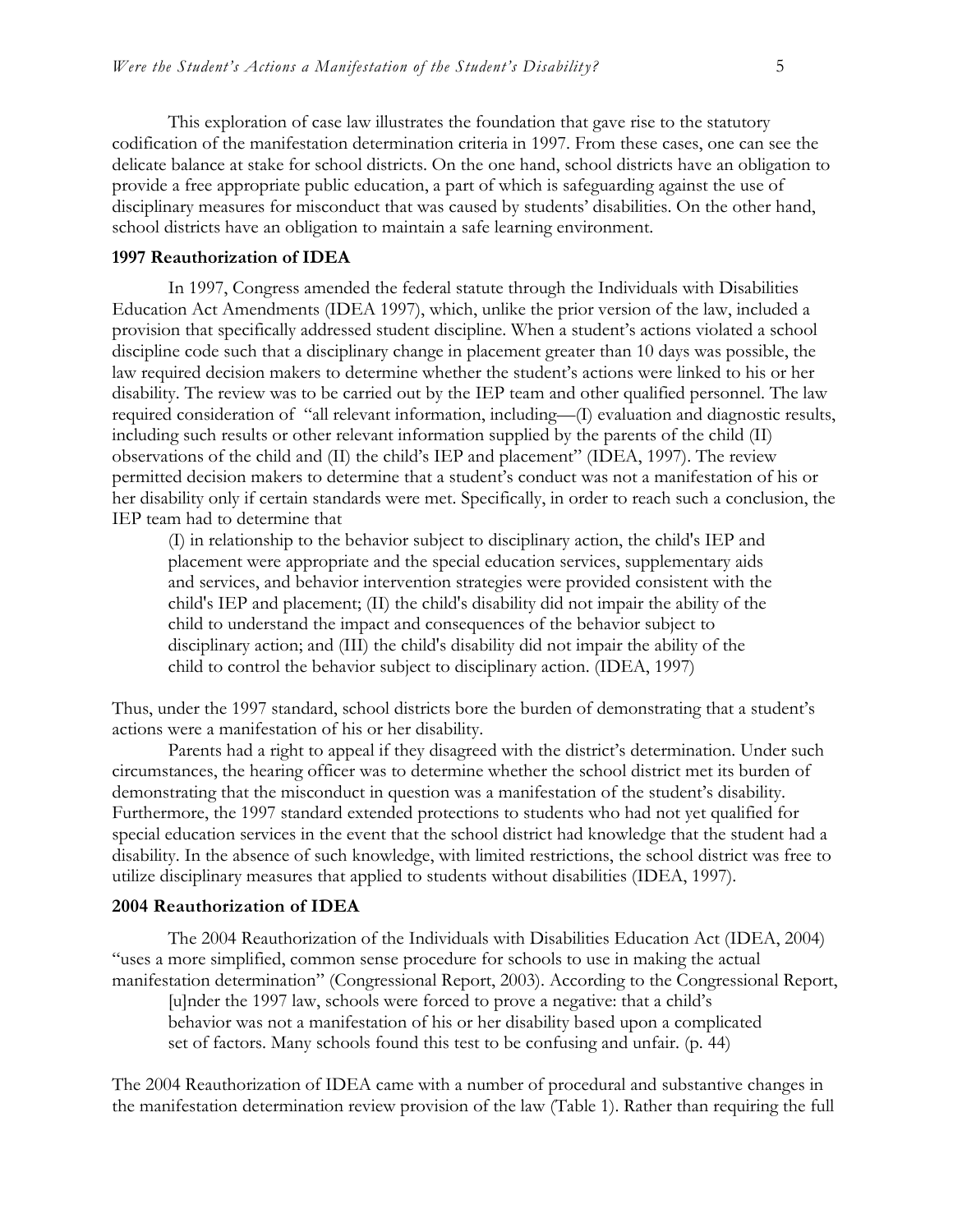IEP team to conduct manifestation determination reviews, the current version of the law requires that the team of decision makers include "the local educational agency, the parent and all relevant members of the IEP team (as determined by the parent and the local educational agency)" (IDEA, 2004). In terms of the information sources reviewed, the law is much more general than it was in 1997. Decision makers now must review "all relevant information in the student's file, including the child's IEP, any teacher observations and any relevant information provided by the parents" (IDEA, 2004). The 2004 criteria also require a tighter link between student misconduct and the student's disability. Specifically, decision makers must determine "if the conduct in question was caused by, or had a direct and substantial relationship to, the child's disability; or if the conduct in question was the direct result of the local educational agency's failure to implement the IEP" (IDEA, 2004)

| Table 1                            |                                                                                                                                                                                                                                                                                                                                                                                                                                                                                                                                                                                                                                                     |                                                                                                                                                                                                                                                                                              |  |  |
|------------------------------------|-----------------------------------------------------------------------------------------------------------------------------------------------------------------------------------------------------------------------------------------------------------------------------------------------------------------------------------------------------------------------------------------------------------------------------------------------------------------------------------------------------------------------------------------------------------------------------------------------------------------------------------------------------|----------------------------------------------------------------------------------------------------------------------------------------------------------------------------------------------------------------------------------------------------------------------------------------------|--|--|
| IDEA 1997 and IDEA 2004 Comparison |                                                                                                                                                                                                                                                                                                                                                                                                                                                                                                                                                                                                                                                     |                                                                                                                                                                                                                                                                                              |  |  |
|                                    | <b>IDEA 1997</b>                                                                                                                                                                                                                                                                                                                                                                                                                                                                                                                                                                                                                                    | <b>IDEA 2004</b>                                                                                                                                                                                                                                                                             |  |  |
| Decision<br>makers                 | "IEP Team and other qualified personnel"                                                                                                                                                                                                                                                                                                                                                                                                                                                                                                                                                                                                            | "the local educational agency, the<br>parent, and relevant members of<br>the IEP Team (as determined by<br>the parent and the local<br>educational agency)"                                                                                                                                  |  |  |
| Information<br>reviewed            | "(I) evaluation and diagnostic results, including such<br>results or other relevant information<br>supplied by the parents of the child;<br>(II) observations of the child; and<br>(III) the child's IEP and placement"                                                                                                                                                                                                                                                                                                                                                                                                                             | "all relevant information in the<br>student's file, including the child's<br>IEP, any teacher observations,<br>and any relevant information<br>provided by the parents"                                                                                                                      |  |  |
| Criteria                           | Manifestation unless:<br>"(I) in relationship to the behavior subject to<br>disciplinary action, the child's IEP and placement<br>were appropriate and the special education services,<br>supplementary aids and services, and behavior<br>intervention strategies were provided consistent with<br>the child's IEP and placement;<br>(II) the child's disability did not impair the ability of<br>the child to understand the impact and consequences<br>of the behavior subject to disciplinary action; and<br>(III) the child's disability did not impair the ability of<br>the child to control the behavior subject to<br>disciplinary action" | Manifestation only:<br>"(I) if the conduct in question was<br>caused by, or had a direct and<br>substantial relationship to, the<br>child's disability; or<br>(II) if the conduct in question was<br>the direct result of the local<br>educational agency's failure to<br>implement the IEP" |  |  |

The outcome of manifestation determination review is significant for students with disabilities. If decision makers find that the student's actions were a not manifestation of his or her disability, the school district is free to discipline the student in the same manner as students without disabilities. However, it is important to note that federal special education law guarantees that students with disabilities receive post-expulsion services (IDEA, 2004), a guarantee that may not be available to students without disabilities under state law.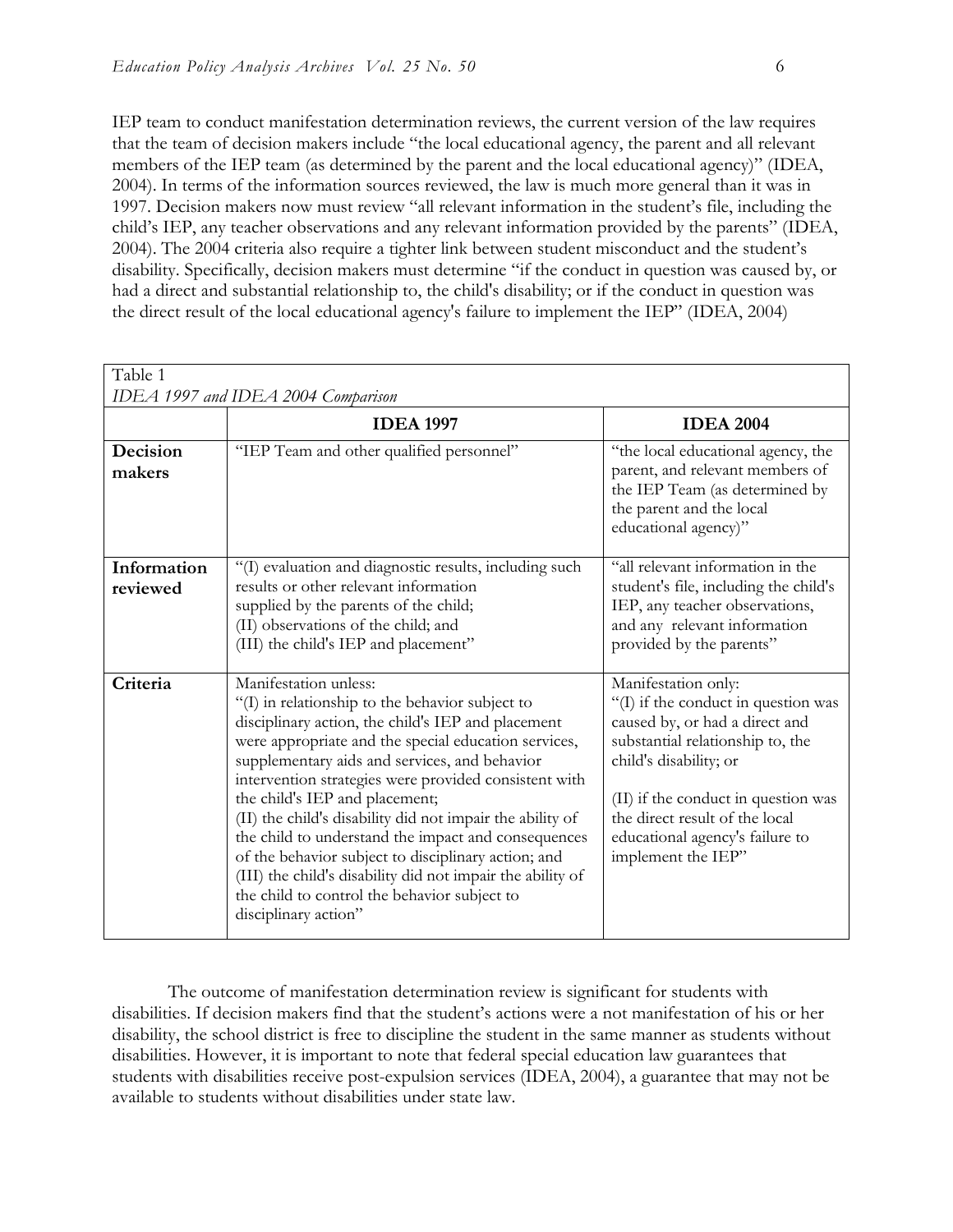If decision makers determine that the student's actions were caused by or had a direct and substantial relationship to the student's disability, the law requires the IEP team to conduct a Functional Behavioral Assessment and create a Behavioral Intervention Plan (BIP) (if the student does not already have one in place). Neither of these terms are defined in the law. However, other provisions of the law discuss the use of positive behavioral interventions when a student's behavior impedes his or her learning or that of other students. (IDEA, 2004). If the student has a behavioral plan in place, the IEP must make adjustments accordingly.

If a team of decision makers finds that the student's actions were a manifestation of his or her disability, the student must return to his or her prior placement. There are some exceptions to this result. Parents and the school district may agree that a different placement is appropriate. Moreover, regardless of the strength of the connection between the student's disability and his or her conduct, students can be removed for up to 45 days for incidents involving guns, drugs, and serious bodily injury (IDEA, 2004).

In sum, this section provided background for understanding the context and significance of the manifestation determination provision of IDEA. The standard is complicated to implement and practitioners need guidance. Therefore, it is not suprising that much of the scholarship in this area focuses on the legal requirements and related court decisions (Arnberger & Shoop, 2006; Katsiyannis & Maag, 2001; Zilz, 2010; Zirkel, 2006, 2010). No published empirical research could be found that examines how decision makers sift through relevant information to implement the criteria set out in the law in practice. Consequently, this study sought to understand the factors that influence decision makers when they determine whether a student's actions were a manifestation of his or her disability.

## **Methods**

To acquire a broad understanding of district-wide implementation, this study employed a study approach (Merriam, 1988). Recognizing the litigious nature of special education law, respect for confidentiality and privacy was critical to finding a willing school district. Initial contact was fairly informal. After discussion regarding the value of the study to the school district, I was directed to submit an application the school district IRB. Simultaneously, I worked through the University IRB process. In order to protect student identity, the University IRB required the paperwork to be redacted in compliance with FERPA.

During one school year, the school district conducted a total of 721 MDRs. More specifically, the school district conducted 470 MDRs that resulted in "No" decisions (the misbehavior and child's disability were not related) and 251 "Yes" decisions (the misbehavior was a manifestation of the child's disability). All decisions were assigned a random number using a random number table. 80 decisions were selected for review. Specifically, 40 "No" decisions and 40 "Yes" decisions were selected at random by the school district. An equal distribution of "Yes" and "No" decisions was appropriate because the study sought to conduct an in-depth analysis of the content of the paperwork. Consequently, a sample with outcome proportions equal to the population of all decisions made during the 2012-2013 school year was not necessary to understand the factors that influence decision makers during manifestation determination review.

In order to maintain anonymity of the school district, the details of the form's requirements will be discussed in general terms only. The description is based on shared characteristics between the form used by school district in the present study and the forms used in multiple states and multiple school districts across the country. In accordance with the law, state education agencies and school districts create forms that require decision makers to describe the behavior that necessitated the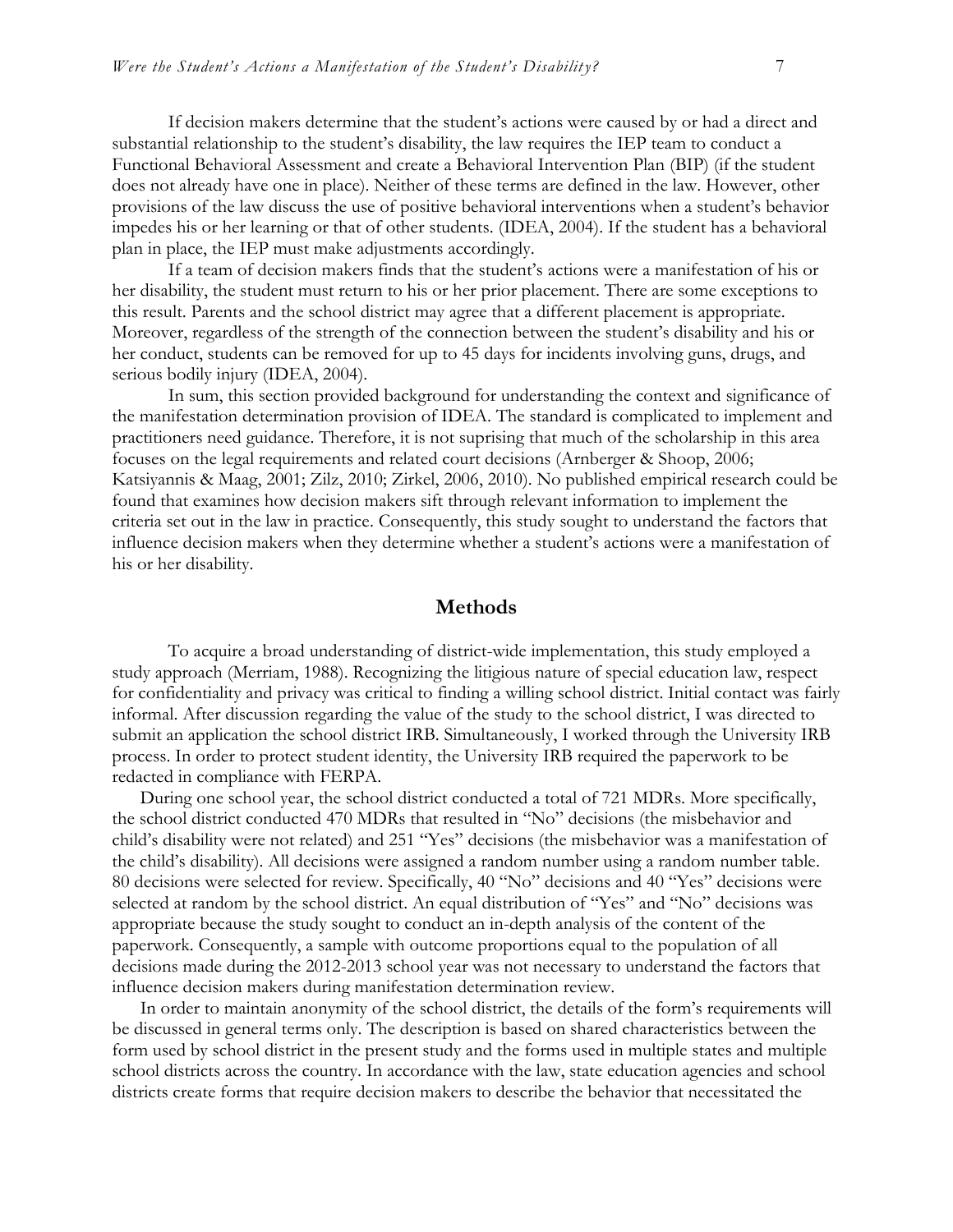MDR and provide documentation of all relevant information that was considered. The law requires decision makers to "review all relevant information in the student's file, including the child's IEP, any teacher observations, and any relevant information provided by the parents" (IDEA, 2004). Consequently, to document consideration of each source of information, relevant paperwork is generally divided accordingly. The document also generally requires school districts to answer the two questions posed by IDEA: Did the behavior have a substantial relationship to or cause the misconduct? Was the behavior a direct result of the school district's failure to implement the student's IEP? Generally, below each one of these questions is a space to provide justification.

Coding was an interative process, involving multiple stages of review. The first stage consisted of a general review of all portions of the paperwork associated with all 80 decisions. General information was gathered, such as student demographic data, the nature of the infraction, and participating decision makers by title. This stage also sought to identify general themes or categories through open coding (Merriam, 2009, p. 204). Codes or categories are "conceptual elements that 'cover' or span many examples…of the category" (p. 181). These categories were characterizations of the factors that emerged upon review of the entire sample. Notes were taken as decisions were reviewed. To further refine the categories, the second stage involved targeted review of the portion of the paperwork that asked decision makers to determine whether a student's actions were caused by or had a direct and substantial relationship to the student's disability. Exact language from this portion of the paperwork for each decision was copied and pasted into a table for analysis and comparison. The table included both "Yes" and "No" columns. The third stage involved an examination of each remaining aspect of the paperwork in isolation (for example, information provided by parents, teacher observations, student's IEP, etc.) Similar to the second stage, each portion of the paperwork received its own "Yes" and "No" table for isolated review during stage three. This allowed for comparison according to sources of information considered by decision makers. Together, these first three stages revealed categories and themes in the implementation of both the procedural and substantive aspects of the MDR process. Moreover, stages one through three uncovered factors that may influence decision makers during manifestation determination review, the core of the research question posed in the study. The fourth stage used the factors identified in stages one through three as a "scheme of categories" for a final review and sorting of decisions (Merriam & Tisdell, 2015, p. 182). At this stage, decisions were matched with identified categories. Overall, the process of document analysis was both "inductive and comparative" (Merriam & Tisdell, 2015, p. 201).

To triangulate data reviewed during document review, an interview was conducted with two district level employees who are responsible for oversight and professional development of manifestation determination review. Interview questions included general questions about professional development and training around the topic of manifestation determination review, questions specific to themes or factors identified during document review and questions aimed directly at how interviewees believe decision makers determine whether a student's actions were a manifestation of his or her disability. Final questions focused on interviewees' understanding of district-wide practice and implications, including data use, strengths and weaknesses and the frequency of challenges or appeals. In addition to the interview, five years of district MDR professional development materials were reviewed.

## **Findings**

Through its research design and methodology, this study sought to understand the factors that influence decision makers during manifestation determination review. In general, the factors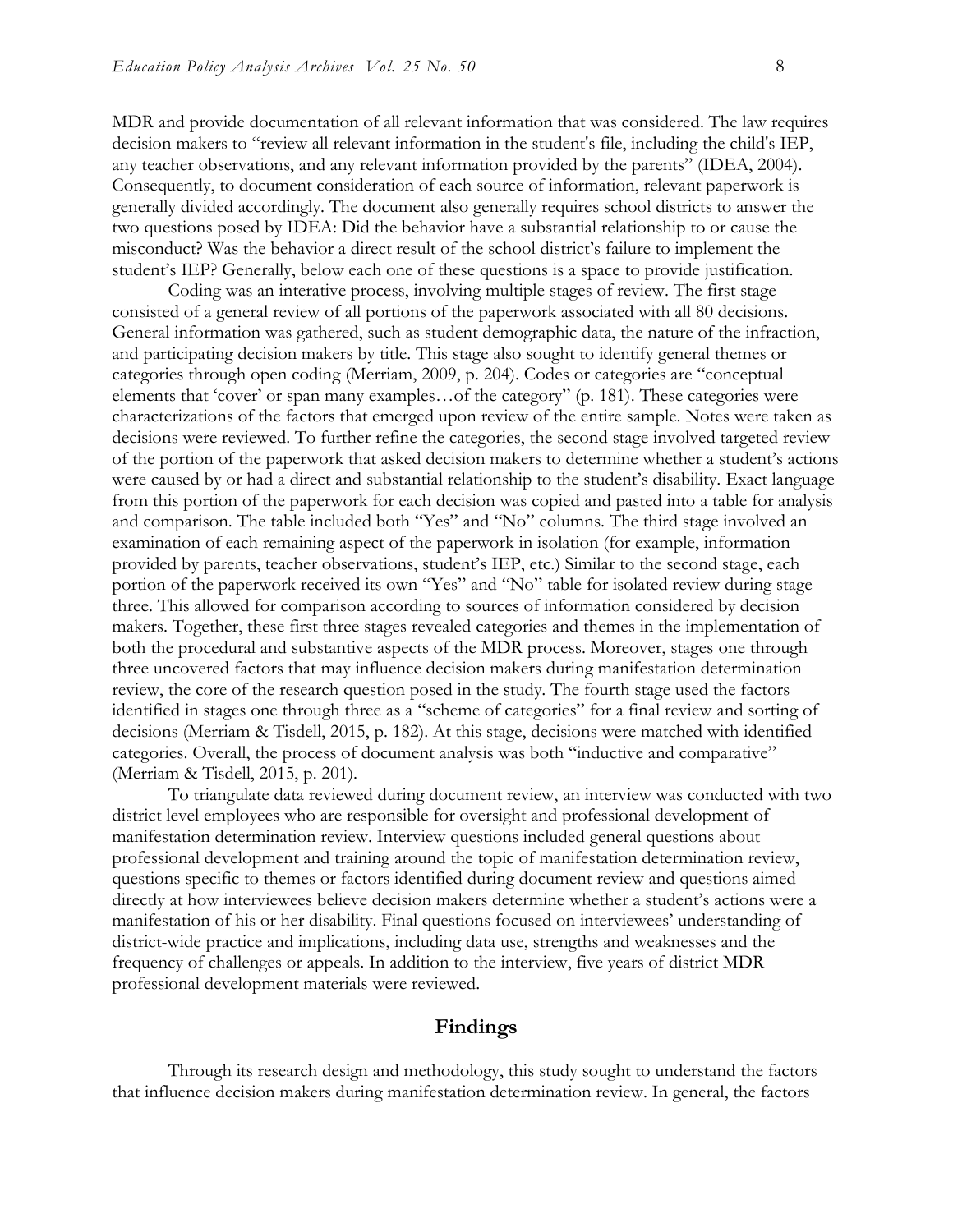that influenced decision makers were not always clear. In many cases, documentation lacked detailed explanations of the decision making process. For example, a student with an unspecified disability was caught with an illegal substance at school. The paperwork indicated that various sorts of data were considered. However, it is unclear which aspects of the data were considered or how such data was used. It is also unclear whether the student had a history of behavioral problems. From the paperwork, all that is known is that the teacher or teachers stated that the "student is a hard-working and respectful student" and the parent believes that the student "demonstrates positive behavior in all settings." Other aspects of the paperwork merely state that information was considered. Without explaining their reasoning, decision makers concluded that the student's unspecified disability "had nothing to do with" possession of an illegal substance. While decision makers may have based their decision on a comprehensive overview of relevant information and sound reasoning, without documentation, it is difficult to track the decision making process.

Thorough analysis of sample decisions revealed that the law, as written, permits arbitrary decision making in implementation. To further validate the arbitrary nature of the decision making process as evidenced in the paperwork, when interviewees were asked what they believed was the single most influential factor impacting manifestation determination review, they cited "pressure from administrators" (School District Personnel, personal communication, June 27, 2014) As a result, the study revealed an overall disconnect between the law as implemented and the law as it was intended.

In general, decision makers appeared to be in compliance with the procedural requirements of the law. Decisions included all individuals required by law: all teams included a special education teacher, most included a special education administrator (71.25%), almost all included a general education teacher (98.75%), and a few decisions involved school psychologists (7.5%), school social workers (5%) or speech pathologists (5%). Most decisions also involved parents (83.75%). In compliance with the procedural requirements of the law, in instances where parents were not a part of the decision making process, efforts to contact the parents were documented in the paperwork.

Despite compliance with these procedural requirements, the substance of the decision making process is where the intent of the law was lost. Depending on the outcome reached, students' actions and disabilities were either broadly or narrowly construed. These observations can be understood best through example.

#### **Narrow Characterization of Disability**

The first example represents a decision in which the disability or the student's behavioral history was narrowly characterized. The student involved in this incident pushed and threatened staff after leaving the classroom without permission. The student had a BIP in place that addressed "argumentative behavior towards peers and staff." The student reportedly needs redirection in class, although he becomes "very disrespectful and very angry" when redirected by staff. The student's father indicated that the student has attended a number of schools and that he did not understand why his son behaved the way he did.

Decision makers determined that because the student's Behavioral Intervention Plan addressed verbal abuse, not physical aggression, the student's actions were not a manifestation of his disability ("After discussion IEP team and parent have concluded that [Student] has prior incidents on file for being verbally aggressive toward staff. His IEP behavioral plan does address his verbal abuse to staff and peers but not physical aggression toward staff. As a result the team has concluded that this incident was not a manifestation of his disability"). Decision makers deemed verbal abuse significantly distinct from physical aggression, although the incident involved both verbal abuse and physical aggression, which could arguably both fall under the umbrella of aggression. This decision also illustrates the potential role of a student's behavioral history. The decision making process, as it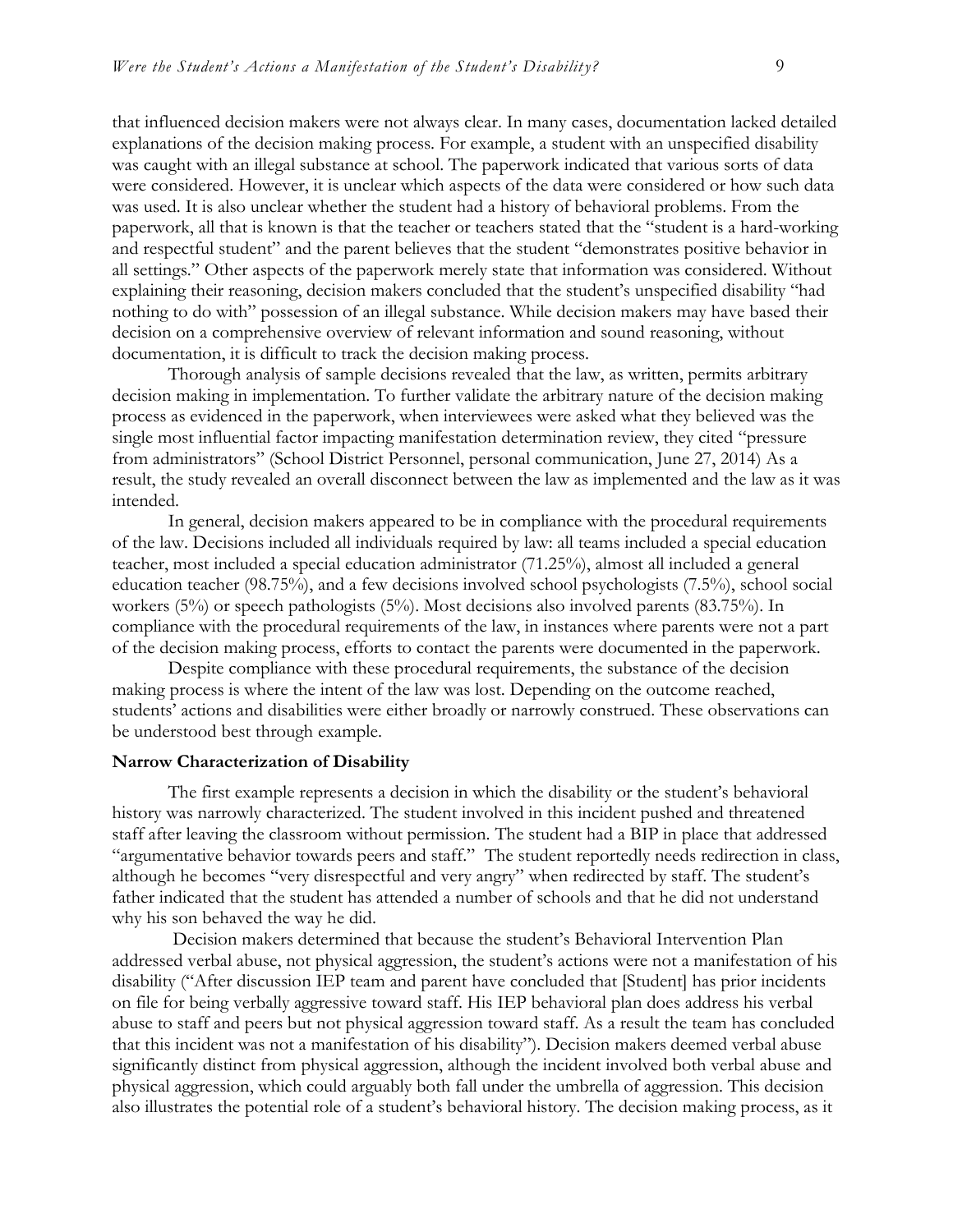is implemented in this school district, appears to leave very little room for new behavioral manifestations of the student's disability, including behaviors that share similarities to existing behavioral patterns.

#### **Expansive Characterization of Disability**

Unlike the narrowly defined relationship described above, there were decisions in which the relationship to the disability was much more expansively examined. A student with a hearing impairment was found with alcohol at school. His teacher described him as "struggling with peer interaction" and wanting "to be accepted by his peers." Other relevant information considered included the fact that another student asked the student to bring the alcohol to school. The student's disability was described as affecting his "social judgment and in understanding the consequences of his action." As a result, the team determined that the student's actions were caused by or had a direct and substantial relationship to the student's disability. Specifically, the team reasoned that "[Student] is a student with a significant hearing loss. This hearing loss impedes his incidental learning. He does not have access to information that is presented orally which has created significant lags in social judgment and understanding the consequences of his actions. The IEP team determined that these lags impacted his decision to bring and share alcohol to school [sic]."

Without context, there is no apparent relationship between a hearing impairment and alcohol possession. However, this decision demonstrates the importance of making individualized determinations. A student's disability manifests itself in a particular way in a particular set of circumstances. For another student with a hearing impairment facing discipline for possession of alcohol at school, the reasoning and outcome may have been different. Perhaps if the student had not been asked to bring the alcohol to school or if the teacher had not observed the student's struggles with peer interactions, these factual distinctions would have proven outcome determinative. As a result, it is important to consider student-specific and incident-specific factors. Relatedly, decision makers should not base decisions on an objective understanding of the student's disability category, the misconduct under review or a preconceived idea of the relationship between the two.

#### **Themes**

Based on the paperwork, decision makers considered the nature of the student's disability, the student's behavioral history, the student's understanding of the consequences, the student's ability to control his or her behavior, the appropriateness of the student's response in normal circumstances, and the student's behavior at home or in the community (for further discussion, see Lewis, in press). Alternative explanations for student behavior were also provided. Organized by theme, Table 2 provides language from the portion of the paperwork that asked decision makers to document the relationship between the student's actions and their disability. This table is a reorganized and condensed byproduct of the content analysis table described in stage two of the methods section.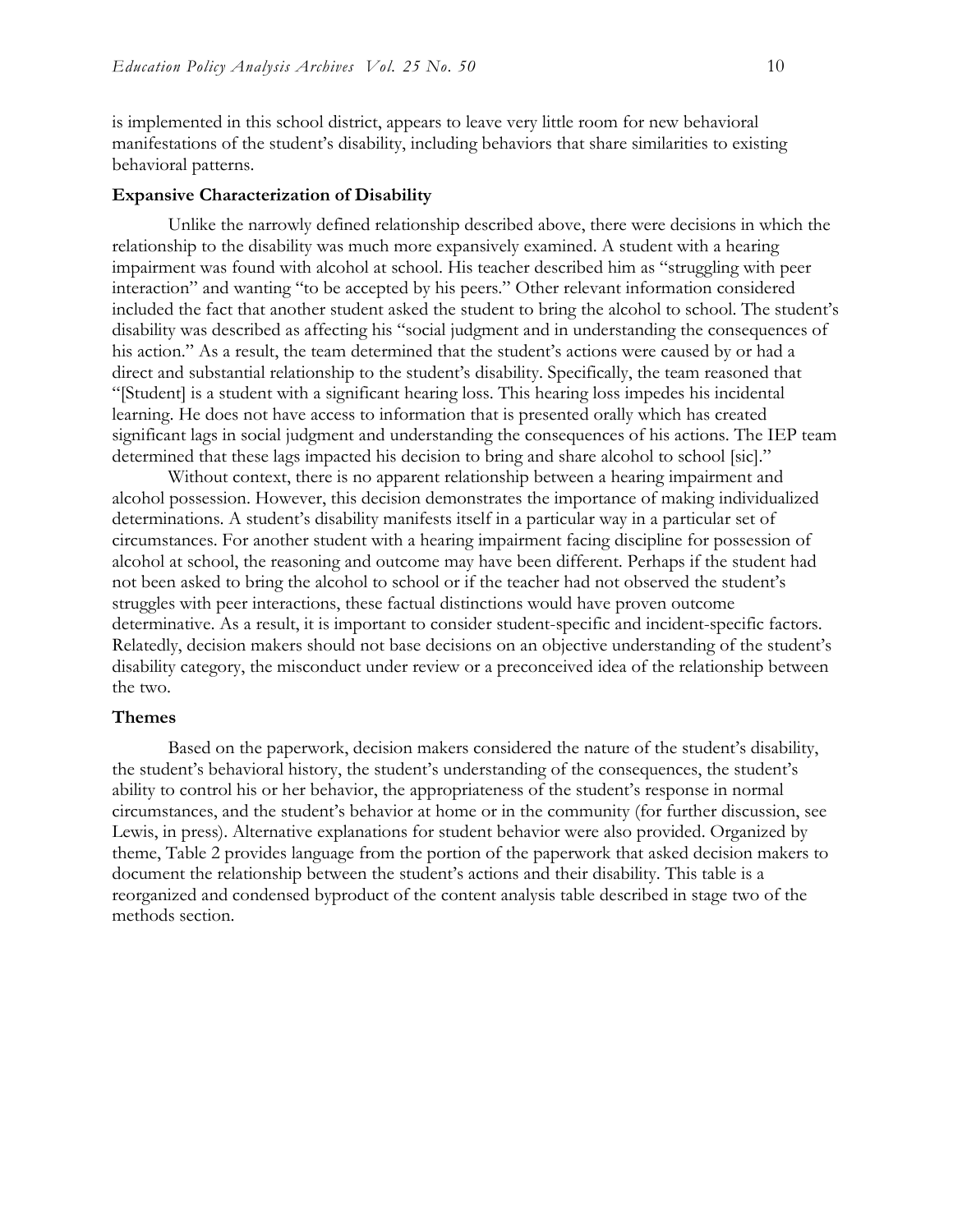| NO, not a manifestation<br>YES, a manifestation<br><b>Behavioral History</b><br><b>Behavioral History</b><br>No recent behavioral problems<br>Aggression/behavioral history/anger<br>$\bullet$<br>٠<br>Previous incidents haven't included<br>Poor judgment / social skills<br>٠<br>assault/battery<br>Socially unacceptable choices prior<br>$\bullet$<br>IEP addresses verbal aggression, not<br>Non-compliant, verbal and physical behavior<br>physical<br>FBA/BIP address play fighting and aggression<br>This type of aggressive behavior is atypical<br>Control/Understanding<br>Control/Understanding<br>Planned to get change in placement<br>Impulsivity/lack of control<br>Planned/not<br>Significant lags in social judgment and<br>$\bullet$<br>$\bullet$<br>impulsive/calculated/deliberate<br>consequences<br>Knows consequences/fully aware of<br>Prior to incident, showed understanding actions<br>٠<br>action<br>Doesn't comprehend seriousness of actions<br>٠<br>Can control behavior<br>Doesn't think through/know consequences<br>$\bullet$<br>Had plenty of time to tell teachers<br>Student can't control behaviors in unstructured<br>٠<br>Unwilling to accept consequences<br>environment<br>٠<br>Threatening others showed higher level<br>Student needs to be given time to calm down<br>٠<br>thinking<br>Student's behavior is inconsistent<br>Student is influenced by desire to make<br>friends<br><b>Relationship to Disability</b><br><b>Relationship to Disability</b><br>Behavior didn't have direct and substantial<br>Disability limits alertness/social cues<br>$\bullet$<br>relationship<br>Difficulty maintaining positive<br>$\bullet$<br>interactions/relationships with peers and staff<br>Behavior was not caused by and did not<br>$\bullet$<br>have a direct or substantial relationship to<br>Student was overstimulated<br>$\bullet$<br>disability<br>Student does not possess the age appropriate social<br>$\bullet$<br>Disability had nothing to do with behavior<br>skills to deal appropriately with conflict, anger or<br>The IEP team decided that incident had<br>frustration<br>nothing to do with student's disability and<br>Disability limits his alertness which adversely<br>$\bullet$<br>was spontaneous in nature<br>affects his educational performance through both<br>Disability impacts ability to remain on task<br>academic achievement, classroom performance<br>and be focused<br>and his behavior in school<br>Student has a diagnosis of ADHD which manifests<br>His disability (CD) does not make him<br>٠<br>impulsive or prone to fighting<br>itself through aggression, and managing and<br>maintaining attention<br>Student's disability is in the area of math,<br>had two evaluations for additional<br>Student's hearing loss impedes his incidental<br>٠ | Table 2                                                                   |                                                  |  |  |  |
|---------------------------------------------------------------------------------------------------------------------------------------------------------------------------------------------------------------------------------------------------------------------------------------------------------------------------------------------------------------------------------------------------------------------------------------------------------------------------------------------------------------------------------------------------------------------------------------------------------------------------------------------------------------------------------------------------------------------------------------------------------------------------------------------------------------------------------------------------------------------------------------------------------------------------------------------------------------------------------------------------------------------------------------------------------------------------------------------------------------------------------------------------------------------------------------------------------------------------------------------------------------------------------------------------------------------------------------------------------------------------------------------------------------------------------------------------------------------------------------------------------------------------------------------------------------------------------------------------------------------------------------------------------------------------------------------------------------------------------------------------------------------------------------------------------------------------------------------------------------------------------------------------------------------------------------------------------------------------------------------------------------------------------------------------------------------------------------------------------------------------------------------------------------------------------------------------------------------------------------------------------------------------------------------------------------------------------------------------------------------------------------------------------------------------------------------------------------------------------------------------------------------------------------------------------------------------------------------------------------------------------------------------------------------------------------------------------------------------------------------------------------------------------------------------------------------------------------------|---------------------------------------------------------------------------|--------------------------------------------------|--|--|--|
|                                                                                                                                                                                                                                                                                                                                                                                                                                                                                                                                                                                                                                                                                                                                                                                                                                                                                                                                                                                                                                                                                                                                                                                                                                                                                                                                                                                                                                                                                                                                                                                                                                                                                                                                                                                                                                                                                                                                                                                                                                                                                                                                                                                                                                                                                                                                                                                                                                                                                                                                                                                                                                                                                                                                                                                                                                             | Reasoning by Outcome for Manifestation Determination Portion of Paperwork |                                                  |  |  |  |
|                                                                                                                                                                                                                                                                                                                                                                                                                                                                                                                                                                                                                                                                                                                                                                                                                                                                                                                                                                                                                                                                                                                                                                                                                                                                                                                                                                                                                                                                                                                                                                                                                                                                                                                                                                                                                                                                                                                                                                                                                                                                                                                                                                                                                                                                                                                                                                                                                                                                                                                                                                                                                                                                                                                                                                                                                                             |                                                                           |                                                  |  |  |  |
|                                                                                                                                                                                                                                                                                                                                                                                                                                                                                                                                                                                                                                                                                                                                                                                                                                                                                                                                                                                                                                                                                                                                                                                                                                                                                                                                                                                                                                                                                                                                                                                                                                                                                                                                                                                                                                                                                                                                                                                                                                                                                                                                                                                                                                                                                                                                                                                                                                                                                                                                                                                                                                                                                                                                                                                                                                             |                                                                           |                                                  |  |  |  |
|                                                                                                                                                                                                                                                                                                                                                                                                                                                                                                                                                                                                                                                                                                                                                                                                                                                                                                                                                                                                                                                                                                                                                                                                                                                                                                                                                                                                                                                                                                                                                                                                                                                                                                                                                                                                                                                                                                                                                                                                                                                                                                                                                                                                                                                                                                                                                                                                                                                                                                                                                                                                                                                                                                                                                                                                                                             |                                                                           |                                                  |  |  |  |
|                                                                                                                                                                                                                                                                                                                                                                                                                                                                                                                                                                                                                                                                                                                                                                                                                                                                                                                                                                                                                                                                                                                                                                                                                                                                                                                                                                                                                                                                                                                                                                                                                                                                                                                                                                                                                                                                                                                                                                                                                                                                                                                                                                                                                                                                                                                                                                                                                                                                                                                                                                                                                                                                                                                                                                                                                                             |                                                                           |                                                  |  |  |  |
| that is presented orally which has created<br>Disability does not include a characteristic<br>significant lags in social judgment and in<br>of impulsivity<br>understanding the consequences of his actions.<br>Disability affects ability to remember<br>He currently continues to display: an inability to<br>things he has learned and to move at the<br>$\bullet$<br>develop or maintain satisfactory interpersonal<br>pace of the general education curriculum.<br>relationships and inappropriate affective or<br>Specific learning disability affects his<br>behavior response to a normal situation<br>retention and learning of academics.                                                                                                                                                                                                                                                                                                                                                                                                                                                                                                                                                                                                                                                                                                                                                                                                                                                                                                                                                                                                                                                                                                                                                                                                                                                                                                                                                                                                                                                                                                                                                                                                                                                                                                                                                                                                                                                                                                                                                                                                                                                                                                                                                                                         | disability categories in 2012                                             | learning. He does not have access to information |  |  |  |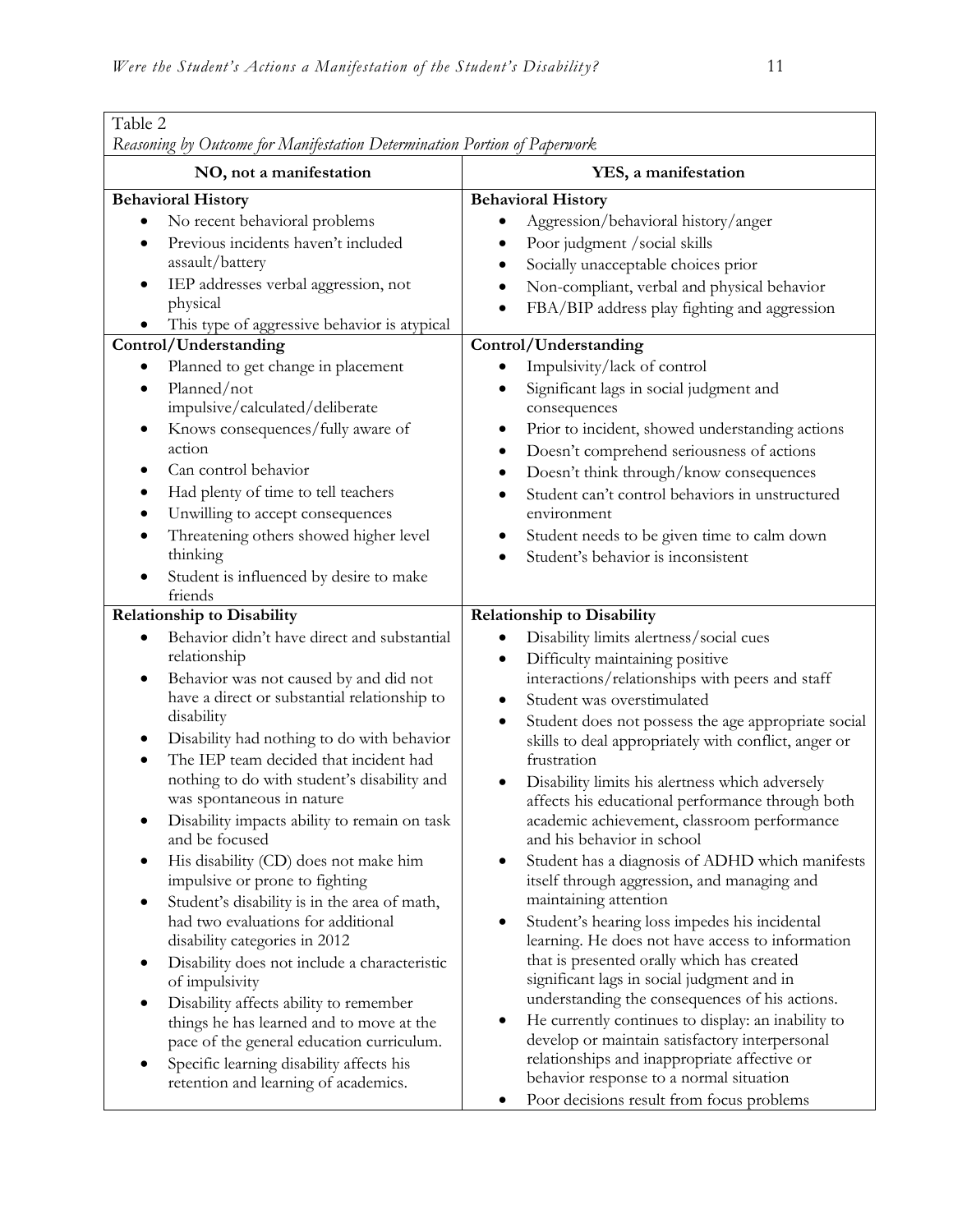From Table 2, it is evident that the standard permits arbitrary decision making. For example, one team of decision makers stressed that a student did not have recent behavioral problems. This team determined that this particular student's actions were not a manifestation of his or her disability. A different team of decision makers described a similar behavioral pattern as inconsistent, thereby finding a connection to the student's disability. It is important to note that many "No" decisions summarily dismissed the connection between the student's misconduct and his or her disability. Overall, there are noteworthy similarities between the two outcomes. In many instances, it appears as though the team could have reached either outcome. Given the serious implications of the MDR process, these findings raise significant policy concerns.

## **Discussion**

#### **What Does Relevant Mean?**

The Individuals with Disabilities Education Act makes reference to the term "relevant" on several occasions. Of course, consistent with IDEA's emphasis on individualized determinations, what is deemed relevant depends upon the student and the circumstances. As a result, relevant members of the IEP team or the consideration of relevant information should vary depending on the student. Most importantly, the term "relevant" should serve a meaningful role in the implementation of manifestation determination review. According to the U.S. Department of Education,

Section  $300.530(e)(1)$ , which tracks section  $615(k)(1)(E)$  of the Act, requires a review of all relevant information in the child's file, including the child's IEP, any teacher observations, and any relevant information provided by the parents. We believe this clearly conveys that the list of relevant information in paragraph  $(e)(1)$  of the section is not exhaustive and may include other relevant information in the child's file, such as the information mentioned by the commenters. It would be impractical to list all the possible relevant information that may be in a child's file and, therefore, it is not necessary to further regulate on this matter (U.S. Department of Education, 2006, p. 46719.)

On the contrary, the findings of the present study demonstrate that the substance of the decision making process may benefit from a greater emphasis on the true meaning of the term "relevant." This subsection will analyze aspects of the law that implicate the term "relevant."

**Relevant members of IEP team.** The law requires the manifestation determination review process to include a representative of the local educational agency, the parents, and other relevant members of the IEP team, as agreed upon by the parents and the district. Fulfilling this requirement, decisions in the sample generally included: a district level administrator or a special education administrator, who served as the representative of the local educational agency; a special education teacher; a general education teacher, and the parents or student.

Although special education teachers were present in the decisions, other individuals who are trained in recognizing disabilities and the effects of those disabilities on student behavior and performance (Buck, Polloway, Kirkpatrick, Patton, & Fad, 2000) were noticeably absent from the sample. For example, school social workers and school psychologists rarely participated in the decision making process, even though they arguably have the most direct training on the issue facing the team in an MDR. A plausible explanation for this finding is expediency. However, expediency should not be valued at the expense of sound decision making. Another possible explanation is that the work load of school psychologists makes participation in MDR difficult. Once again, this is not a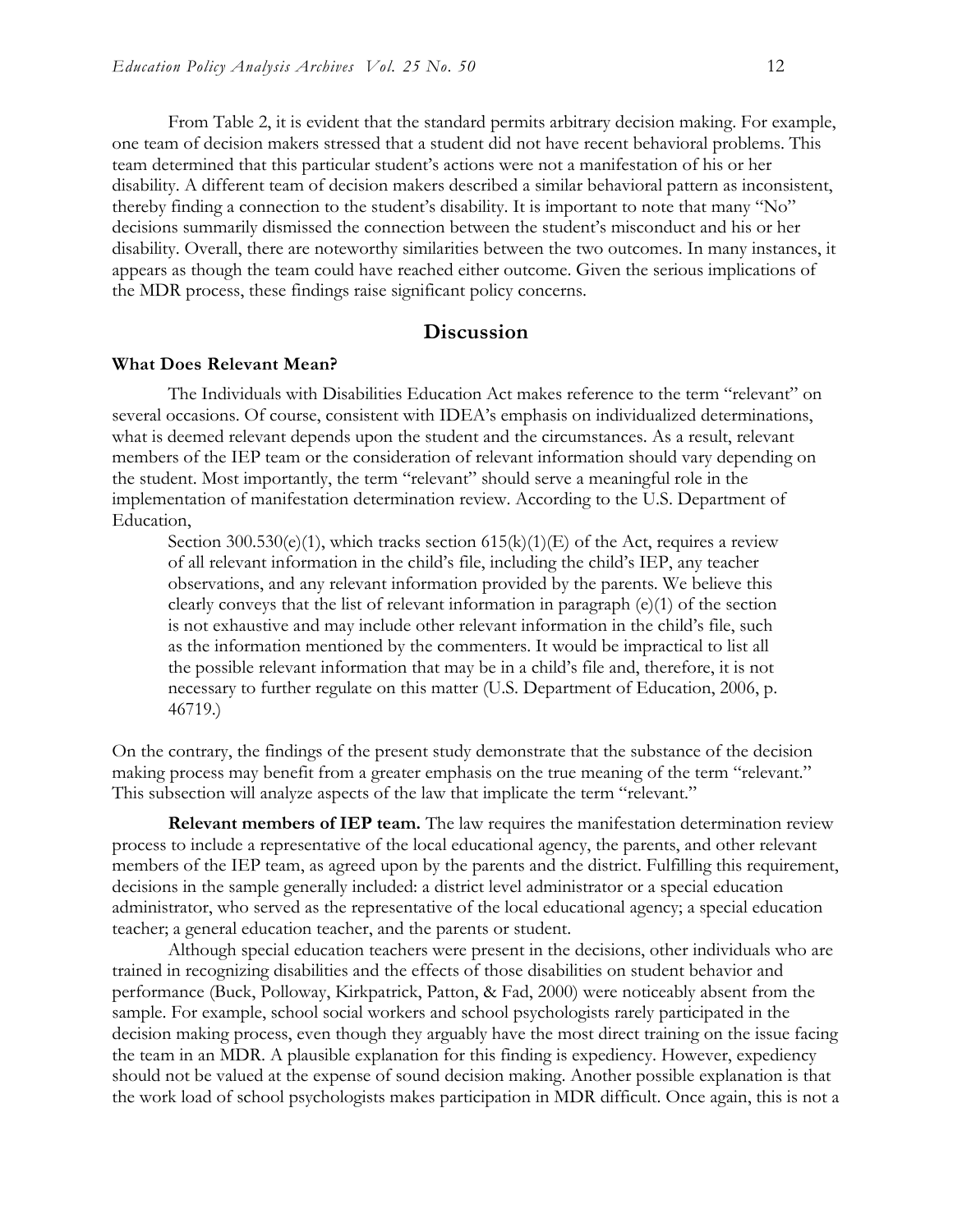sufficient justification if the decision would more accurately achieve the intent of the law with their input. This is not to say that decisions without these individuals lacked sound judgment or that the decisions that included these individuals were the most thorough decisions in the sample. In fact, decisions involving school social workers and school psychologists were subject to the same inadequacies in documentation as other decisions in the sample. Furthermore, to raise a question about the absence of social workers and psychologists is not to undermine or minimize the input of general education teachers and special education teachers, who undoubtedly bring knowledge and expertise to the decision making process. Nonetheless, questions must be raised about the absence of school social workers or school psychologists in the sample.

In addition to including professionals with expertise in teasing out the relationship between disabilities and behaviors, it is important to include individuals who have specific knowledge of the student whose misconduct is being reviewed. The sample included some decisions in which the participating teacher had little knowledge of the student because the teacher was new to the school. Moreover, there were instances in which the teacher had little knowledge of the student because the student was new to the school or the student had truancy issues. Interviewees confirmed these concerns by stating that a meeting was held by the district earlier in the year to address IEP team composition. Thus, these situations beg the question of whether there was someone better suited to participate in the decision making process. Promoting thoughtful selection of individuals who participate in the decision making process will help to ensure that decisions are individualized and based on a wealth of information from multiple, relevant sources.

**Relevant information in the student's file, including IEP.** Reviewing the student's IEP helps decision makers understand prior behavioral manifestations of the student's disability, especially if there is a BIP in place. In the event that there is not a BIP in place, a Functional Behavioral Assessment must be conducted. However, since neither of these terms are defined in the law, it is difficult to ensure that the law is implemented consistently from student to student, district to district or state to state. This concern is exacerbated when very little detail is provided in the paperwork associated with manifestation determination review. To illustrate, one decision in the sample merely stated that a student has a BIP in place, without describing the nature of the student's behavioral concerns or potential triggers. This lack of detail renders an audit of MDRs much more difficult if not impossible to complete. Likewise, should the MDR conclusion be challenged through administrative or judicial proceedings, the paperwork serves little more than proof that a meeting took place, while providing no assistance as to the team's fidelity to the required process. Documentation of the triggers or behavioral patterns ensures full consideration of all information necessary to understand the link between the student's misconduct and his or her disability.

A thorough review of the student's IEP also allows decision makers to determine whether the student was properly identified, whether the IEP was appropriate, and whether the IEP was implemented with fidelity. Few decisions in the sample discussed prior disabilities or not yet identified disabilities. Most of the decisions that included the disability category in the paperwork focused on the student's current eligibility category. This is understandable based on the fact that the student's current eligibility category triggered the procedural protections of manifestation determination review. However, the MDR process should include a comprehensive analysis of the student's disability-related needs.

**Teacher observations.** Positive descriptions of students appeared in both "Yes" and "No" MDR decisions. However, glowing descriptions of students appeared more often in "No" decisions than "Yes" decisions. A reason for this disparity may be that the student description is an attempt by the teacher to establish a positive behavioral trend, which weakens the relationship between the behavior under review and the student's usual behavior. As a result, the misconduct under review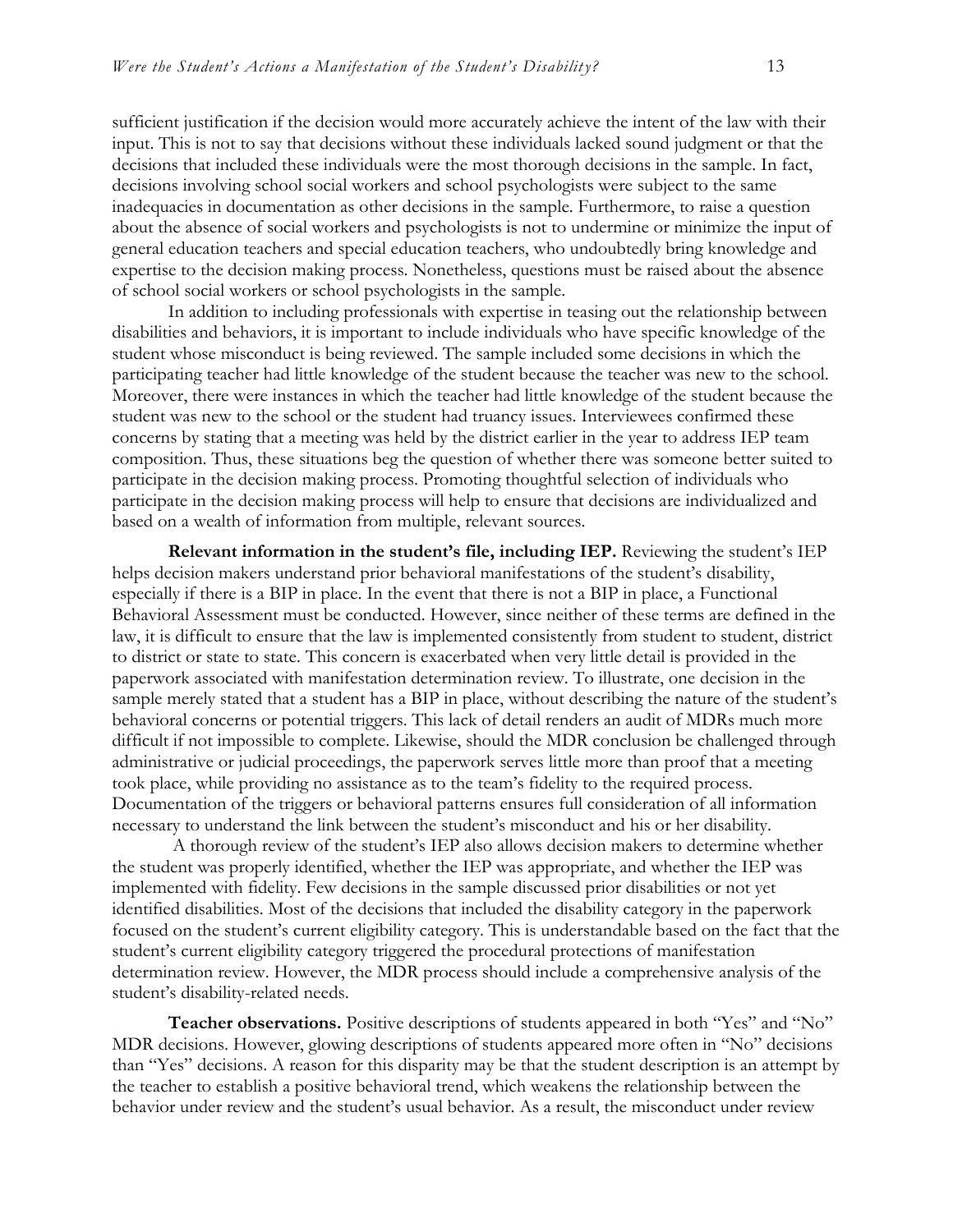appears as an isolated incident, which supports an assertion that the student is able to control his or her behavior and knows how to respond appropriately in social settings. However, it is important to note that most of the students in the sample had a history of behavioral problems, including students who received positive remarks from teachers. Of course, teachers' positive remarks may adequately represent teachers' positive observations of students. Consistent with interviewees' portrayal of pressure from administrators as the most important factor influencing MDR outcomes, teacher observations may also reflect pressure from administrators to create a record that supports a "No" outcome.

**Relevant information provided by parents.** Parental involvement is an integral component of IDEA and manifestation determination review is no exception to this policy choice. In the present study, an examination of the 80 sample decisions showed that parents or guardians provided meaningful input that allowed decision makers to consider the student's behavior across settings. From the sample, it appears that a lack of behavioral problems at home was a compelling piece of evidence to support a "No" decision. Although it is unclear from the paperwork whether decision makers in the sample relied upon this type of information to reach a final decision, a lack of behavioral problems at home was documented more often in "No" decisions than "Yes" decisions. While there may be a strong argument in favor of finding that a student's actions were not a manifestation of his or her disability if the behavior only occurs in one setting, potential environmental factors may be present in school that may not be present at home. For example, a student may experience greater stress or anxiety at school, which may affect the student's behavior. Furthermore, a trigger may be present at school but not at home. Therefore, careful consideration must be given to the reasons underlying differences in behavior across settings as these differences do not always indicate that a student can control his or her behavior but chose not to in the circumstances under consideration.

In some decisions, parents noted whether the student was taking medication at the time of the incident. A team of decision makers, in one MDR decision, determined that a student who was experiencing a modification in dosage engaged in actions that were deemed a manifestation of his disability. Accordingly, if a student has been prescribed medication, in cooperation with the professionals who prescribed the medication, decision makers should make an effort to understand if the student's misconduct was the result of improper medication. A recent increase in behavioral problems may also indicate a need to adjust the student's medication if the student was taking medication at the time of the incident. If the student recently began taking medication or changed medication, this may be an important consideration in MDR. More broadly, the consideration of medication raises a larger question about whether a disability can be medicated away such that misconduct is not a manifestation of a student's disability if the student is taking the appropriate dosage at the time of the incident. Alternatively, if a student is prescribed medication but refuses to take it, are the student's actions more likely a manifestation of his or her disability? Given these important questions, if medication is a consideration in the decision making process, the team should include input from individuals who understand the purposes and effects of the medication prescribed.

**Other relevant information.** Other relevant information mostly concerned students' behavioral and academic histories, although there were some instances in which additional context was provided in order to better understand the circumstances. Research demonstrates that students with disabilities are disciplined more often than students without disabilities (e.g. Rausch & Skiba, 2006). As a result, it is not surprising that most students in the sample had a history of behavioral infractions. Students in both "Yes" and "No" decision categories shared similar behavioral histories, often dating back to prior schools. The presence of similar behavioral histories in both "Yes" and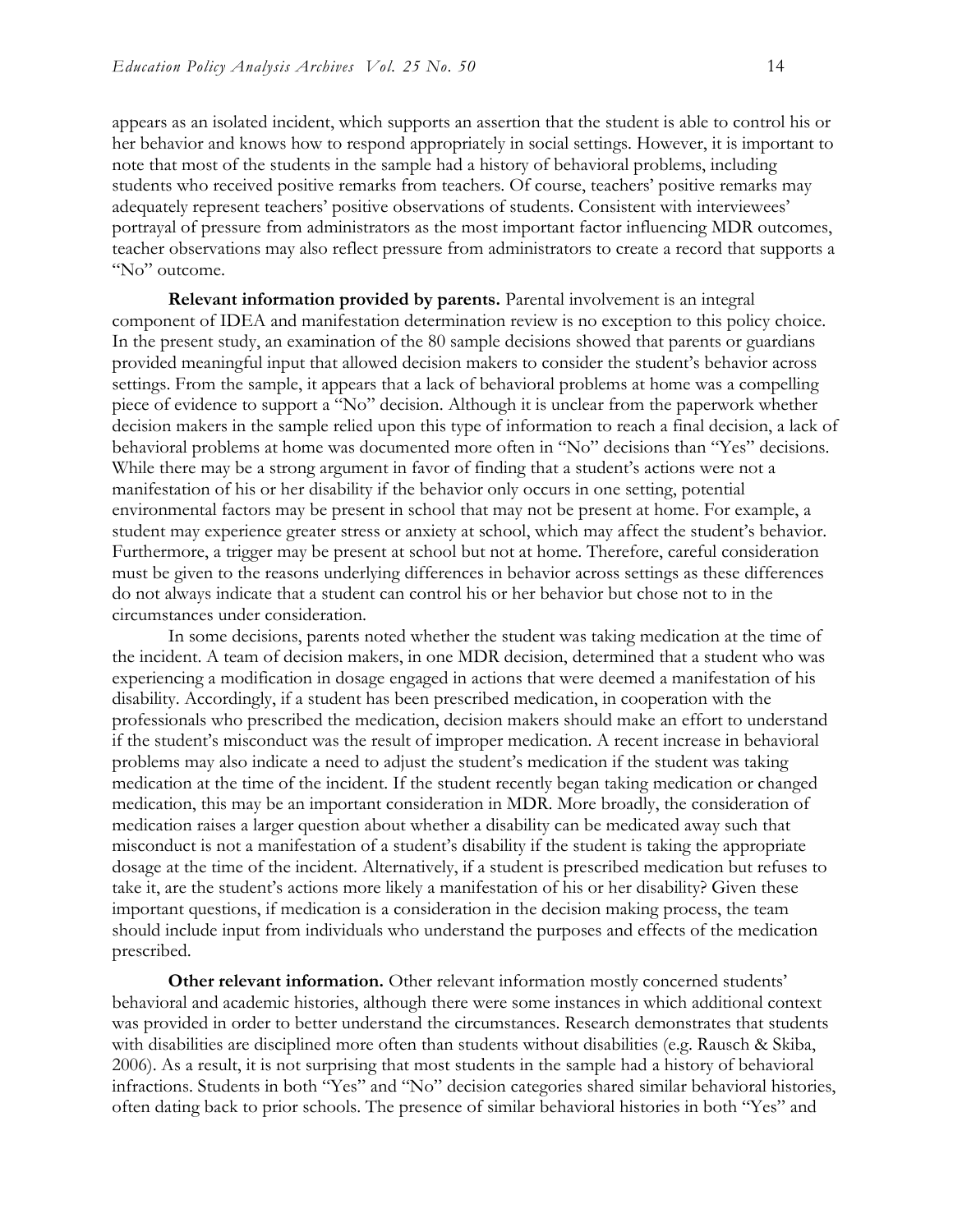"No" decisions raises a number of significant questions. What role should a student's behavioral history play in the decision making process? If the student has no behavioral history, should this necessarily mean that the student's actions are not a manifestation of the student's disability? How should behavior be characterized? Using a sample decision wherein decision makers stated that the student's IEP addresses verbal aggression, not physical aggression, how should decision makers analyze similarities and differences between past behavioral problems and the misconduct subject to manifestation determination review? Unfortunately, an analysis of the 80 records reviewed raises these questions, but provides little understanding of how teams considered them while reaching their conclusions.

Furthermore, there were a few decisions in the sample where the students had previously identified disabilities for which they were no longer deemed eligible. Similarly, there were students who had behavioral goals in the past, but these goals were recently removed. As a result, decision makers determined that the students' actions were not manifestations of the students' disability. This analysis raises a critical question about whether a recent behavioral improvement is an indication that the problem is permanently resolved.

Lastly, if additional individuals participated in the decision, their input was included within "other relevant information" section of the paperwork. An outside service provider in a "Yes" decision indicated that they were working toward the student spending time with students his own age because older teens tended to negatively influence his behavior. Student contributions were not often documented, although students attended 33 of the decisions in the sample. When their contributions were referenced in the paperwork, they appeared under "Information Provided by Parents" and "Other Relevant Information." When student input was mentioned, the student explained his or her version of the story, acknowledged that what he or she did was wrong, or expressed a desire to improve his or her behavior. In order to ensure careful and thorough consideration of all relevant information, decision makers should include individuals who represent a comprehensive understanding of the student's behavior and disability, including outside service providers and the student, when appropriate.

#### **The Overall Subjective Nature of the Decision Making Process**

Beyond consistent themes in reasoning, decision makers relied upon similar factors to reach opposite conclusions. Behavioral inconsistencies led to both "Yes" and "No" decisions. Similarly, whether the student acted in concert with other students influenced both "Yes" and "No" outcomes. Furthermore, a student's poor decision was understood as a desire to make friends in a "No" decision, while social considerations seemed outcome determinative in "Yes" decisions as well.

The subjective and, at times, seemingly arbitrary nature of the decision making process is particularly troubling in light of research related to special education identification and student discipline across race, ethnicity and gender (e.g. Donovan & Cross, 2002; Harry & Klingner, 2006; Skiba, 2006). The demographic data for the sample were as follows: 15% female, 85% male; 87.5 Black, 7.5% White, 2.5% Hispanic and 1% Asian. To protect district identity, district-wide demographic data was not included, yet it is important to note that these percentages are not proportionate to the overall student population. Although this study did not conduct extensive research on the ways in which the decision making process may have differed for students of color versus White students or male students versus female students, the demographic breakdown of the sample indicates that these decisions disproportionately affect students of color, particularly Black male students.

Other aspects of IDEA acknowledge that subjectivity can lead to biases in the decision making process. For example, states are required to maintain data on disproportionality in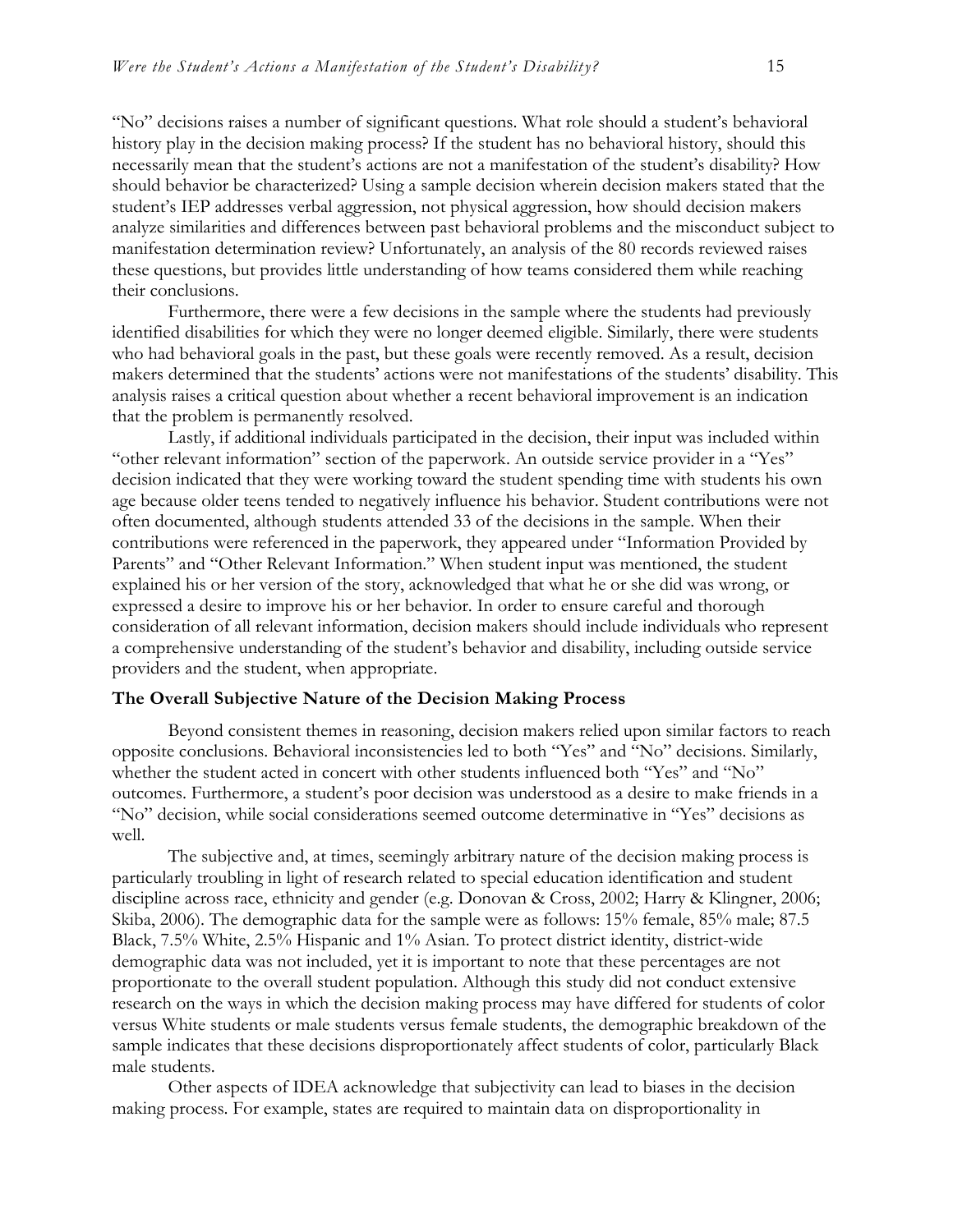identification, placement, and discipline (IDEA, 2004). As a part of this requirement, States must determine if "significant discrepancies" in long term suspensions and expulsions are occurring across race, ethnicity, limited English proficiency status, gender or disability category (IDEA, 2004). As this study demonstrates, the manifestation determination review process is particularly vulnerable to subjective decision making.

Although manifestation determination review is susceptible to factors such as pressure from administrators and institutional biases, Congress opted for a "common sense manifestation determination process" in 2004 (U.S. Department of Education, 2006, p. 46720). The subjective nature of manifestation determination review, like other aspects of IDEA warrants a rigorous standard that requires school districts to engage in the kind of robust analysis that is necessary to protect students from facing disciplinary action for conduct that was a manifestation of their disabilities. Unfortunately, the current MDR standard does not require this kind of analytic rigor nor does the law include manifestation determination review as a monitoring priority, despite the important interest at stake.

## **Implications for Policy and Practice**

The findings of the present study have implications at the district, state and national level. School districts should require additional documentation, conduct audits of their own practices, and provide professional development opportunities on the topic of manifestation determination review (Lewis, in press). These efforts will help to address some of the inequities that exist in implementation. However, the arbitrary nature of the decision making process raises broad policy concerns that must be addressed in order to ensure that all students with disabilities, regardless of local contextualized factors, receive a free appropriate public education. As such, this article specifically focuses on policy recommendations.

## **Policy Change**

The findings of this study serve as a call for a modification in the MDR standard. Although Congress adopted a new standard in 2004, themes that emerged during data collection reveal that elements of the old standard are being used to guide the implementation of the 2004 standard. For example, paperwork in the sample discussed the student's ability to appreciate the consequences of his or her own actions. Similarly, decision makers considered whether the student had the ability to control his or her behavior under the circumstances. Because Congress removed these aspects of the standard when IDEA was amended in 2004, the U.S. Department of Education asserted that it was outside the scope of its authority to include this language in the regulations accompanying IDEA 2004 (U.S. Department of Education, 2006, p. 46719). Although the 1997 standard may have made disciplining students more difficult, it erred on the side of protecting students with disabilities. Aspects of the old 1997 standard should be combined with the 2004 standard's focus on cause or a material and substantial relationship. Under this proposed standard, school districts should not have difficulty disciplining students with disabilities for actions that are not a manifestation of their disability. However, school districts should have difficulty disciplining students with disabilities for actions that are a manifestation of their disability.

The current version of the law swings the pendulum too far in the direction of student discipline. Taken as a whole, a new standard should require decision makers to justify each of the following statements: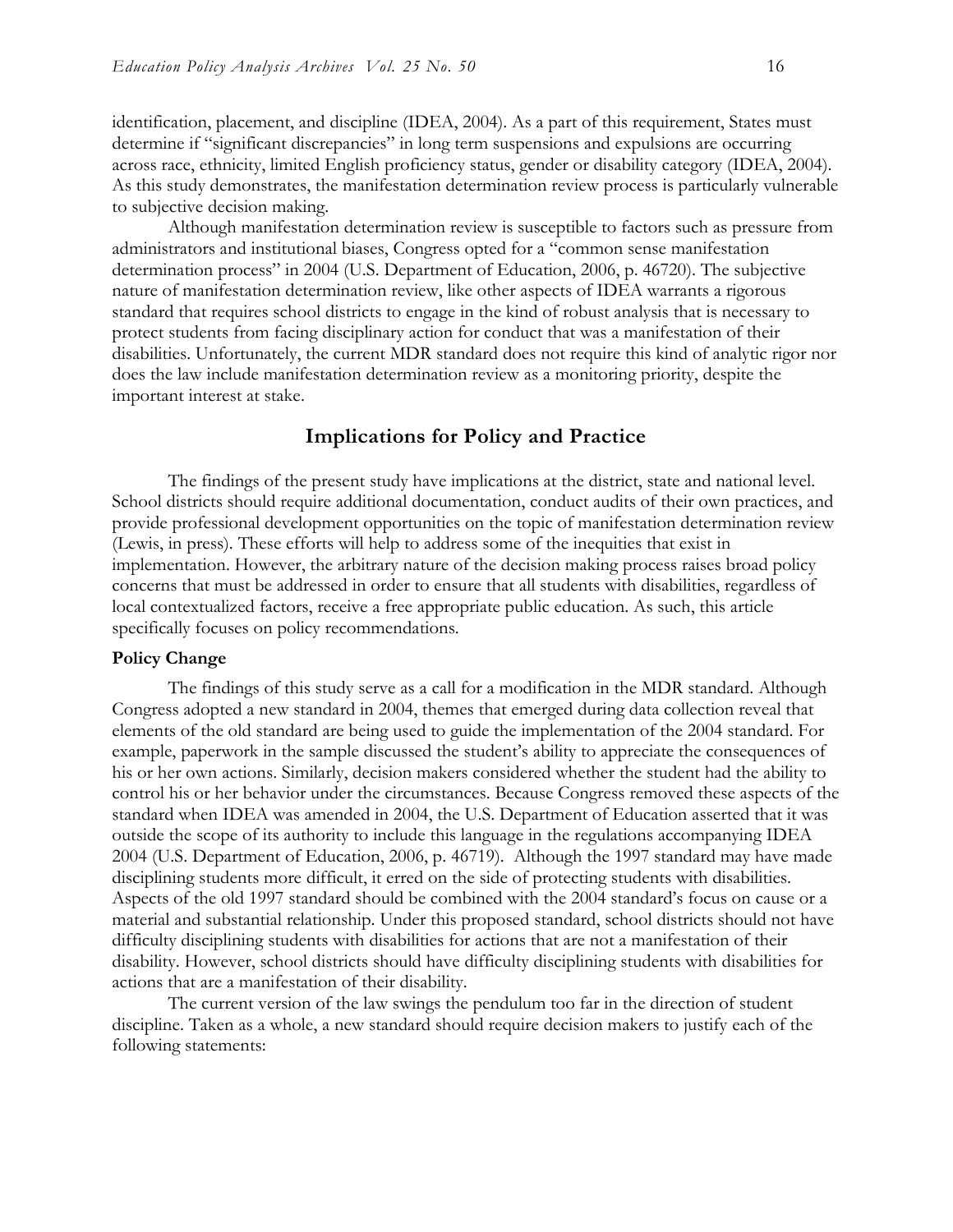| The student's disability did not impair the ability of the child to understand the impact |  |  |
|-------------------------------------------------------------------------------------------|--|--|
| or consequences of the behavior subject to disciplinary action                            |  |  |
| The student's disability did not impair the ability to control the behavior subject to    |  |  |
| disciplinary action                                                                       |  |  |
| The student's behavior was not caused by or did not have a direct and substantial         |  |  |
| relationship to the student's disability                                                  |  |  |
| The IEP was implemented with fidelity                                                     |  |  |
| The student's IEP appropriate                                                             |  |  |

If decision makers fail to justify any of these statements, then the student's actions are a manifestation of his or her disability. This combined standard balances school district concerns with the obligation to provide each student a free appropriate public education in the least restrictive environment.

#### **Policy Guidance and Professional Development**

Whether or not a new standard is created, policy guidance is needed to assist school districts in understanding how to determine whether a student's actions are a manifestation of his or her disability. This has the potential to inform both policy and practice at the local level. In January 2014, the U.S. Department of Education and the Department of Justice issued guidance regarding discrimination in student discipline. The Dear Colleague Letter on Nondiscrimination in the Administration of Student Discipline encourages school districts to engage in critical reflection about trends in referrals and disciplinary consequences. The letter emphasized that discrimination can be both intentional or it can be facially neutral, with the effect of treating students in a discriminatory manner.

The lessons from the Dear Colleague Letter have important implications for manifestation determination review. The letter argues for school district personnel to engage in more than a surface level analysis of student discipline. To truly understand discrimination in discipline, school districts must understand manifestation determination review as the intermediate step between student misconduct and student discipline. Only through a "No" decision is a school district able to expel a student with a disability.

A superficial look at manifestation determination review may demonstrate that school districts are acting in compliance with the procedural aspects of the law. The decision making process may involve the required decision makers and may include the required sources of information. However, the law dictates very little about the depth of analysis that is required. In other words, as the present study demonstrates, it is possible to comply with the letter of the law without engaging in the kind of analysis that is necessary to comply with the spirit of the law. Of course, this study only explored the decision makers' reasoning as it was documented in the paperwork. As a result, it is possible that all decision makers in the study engaged in a detailed analysis that was not documented throughout the paperwork. Nonetheless, the law, as it is written, permits decision makers to reach arbitrary decisions. With parental agreement or failure to challenge decisions and in the absence of federal or state oversight, these decisions will go unchallenged. The school district indicated that only one decision was challenged by parents during the year reviewed. This dispute was resolved immediately.

Similar to the 2014 Dear Colleague Letter, state or federal guidance should explain the meaning of the standard. When a student struggles with peer interactions and purchases drugs because he or she is seeking acceptance, should decision makers find this to be a manifestation of the student's disability under the current legal standard? If the student has a history of behavioral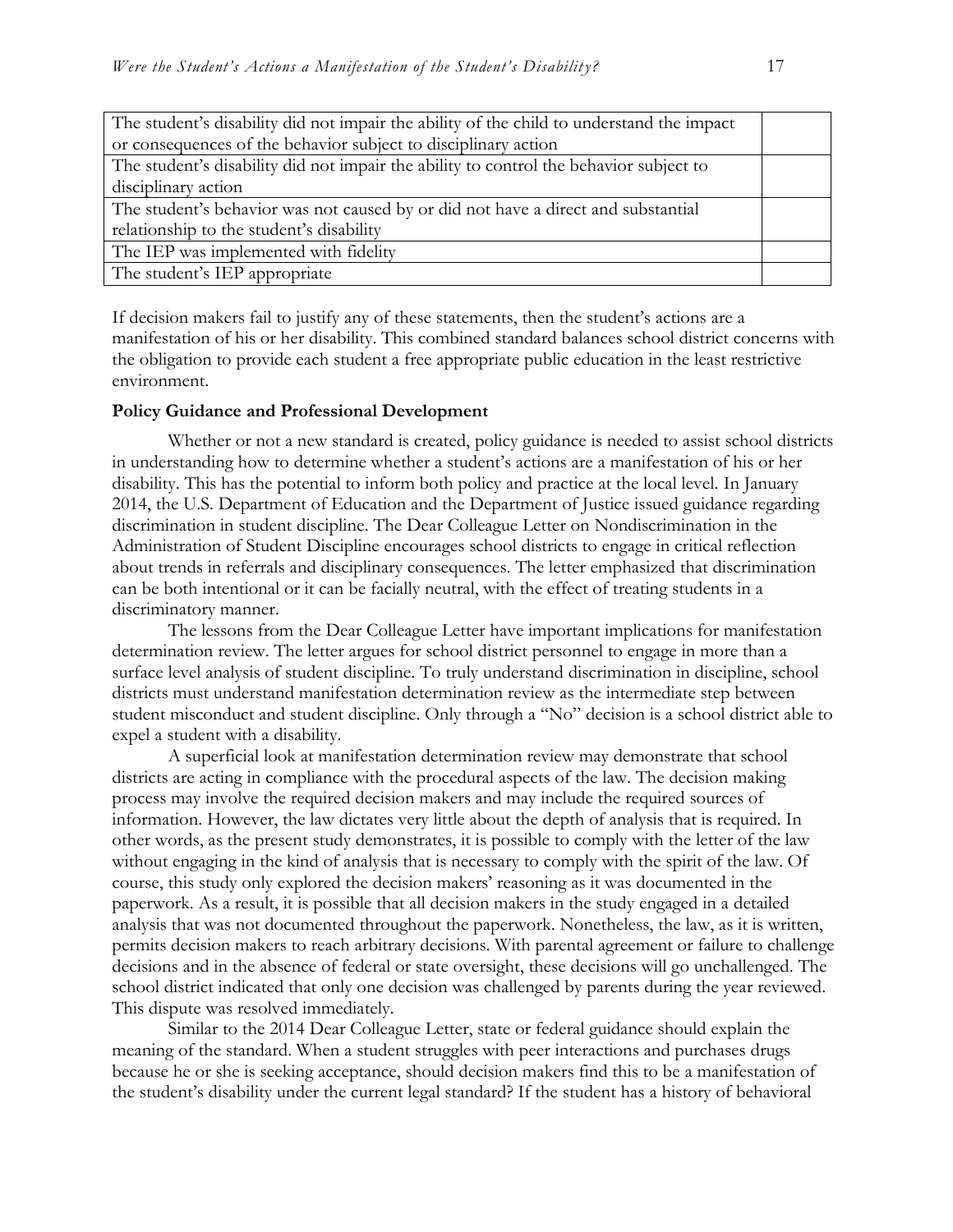problems similar to the incident under review, should this be considered a manifestation of the student's disability? If the student's behavioral problems are primarily limited to the educational setting, should this fact be outcome determinative?

Guidance should also clarify the meaning of "relevant" as it is used in the law. School districts have a great deal of discretion in the implementation of manifestation determination review. While it is important for decision makers to have the authority to address local and student-specific concerns, it is equally important that the implementation of the law is consistent with IDEA's equity-based underpinnings. To reflect this commitment, relevant individuals should include those with knowledge of the student and of behavioral manifestations of disabilities generally. Relevant information should include in-depth analysis of the student's IEP, a student's academic and behavioral history, teacher observations, information provided by parents and any other information that helps decision makers understand the relationship between the student's disability and the behavior under review.

Few of the decisions reviewed in this study made explicit reference to the eligibility criteria for relevant disability categories. However, in response to the manifestation determination question, decision makers relied upon criteria that are consistent with eligibility criteria. For example, federal regulations delineate the criteria for an emotional disturbance as follows:

a condition exhibiting one or more of the following characteristics over a long period of time and to a marked degree that adversely affects a child's educational performance: (A) An inability to learn that cannot be explained by intellectual, sensory, or health factors. (B) An inability to build or maintain satisfactory interpersonal relationships with peers and teachers. (C) Inappropriate types of behavior or feelings under normal circumstances. (D) A general pervasive mood of unhappiness or depression. (E) A tendency to develop physical symptoms or fears associated with personal or school problems. (U.S. Department of Education, 2006 p. 46756)

Similarly, decisions in the sample considered whether the student was capable of maintaining positive relationships with peers. Furthermore, decision makers appeared to be particularly concerned about whether the student responded appropriately under the circumstances. However, inability to learn, unhappiness and depression, physical symptoms or fears appeared to receive less attention by the decision makers in the sample.

Another common disability category in the sample was Other Health Impairment (OHI). The federal regulations that accompany IDEA (2004) define OHI as follows:

Other health impairment means having limited strength, vitality, or alertness, including a heightened alertness to environmental stimuli, that results in limited alertness with respect to the educational environment, that--

(i) Is due to chronic or acute health problems such as asthma, attention deficit disorder or attention deficit hyperactivity disorder, diabetes, epilepsy, a heart condition, hemophilia, lead poisoning, leukemia, nephritis, rheumatic fever, sickle cell anemia, and Tourette syndrome; and

(ii) Adversely affects a child's educational performance. (U.S. Department of Education, 2006 p. 46757)

Students in the sample who were identified as having an OHI were described as having limited strength or alertness. Because OHI covers a number of "chronic or acute health problems," for the purpose of the MDR process, it would be helpful to distinguish between various conditions within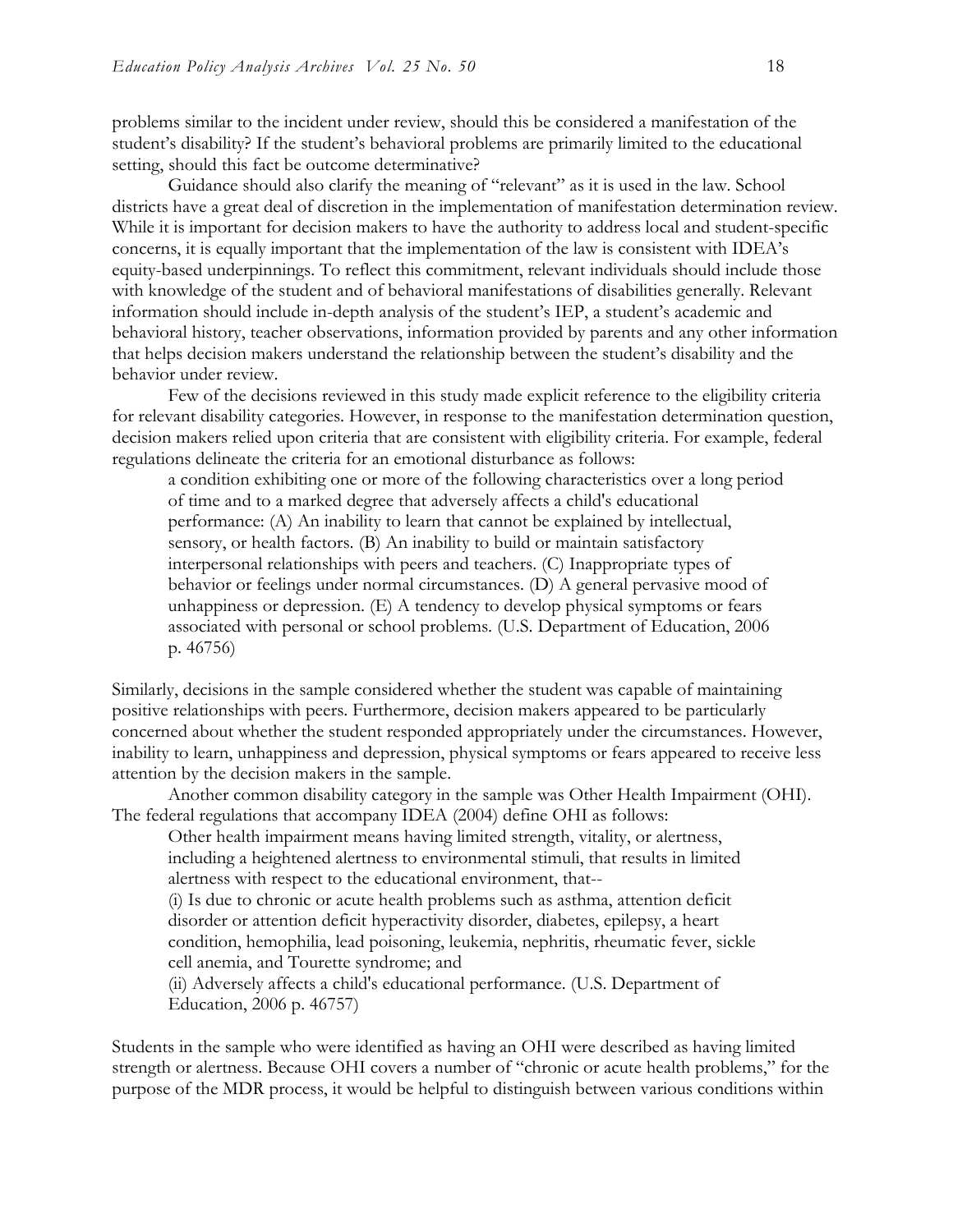the category of OHI. However, the paperwork did not always indicate the origin of the student's needs. Nonetheless, some students were identified as having Attention Deficit Hyperactivity Disorder or Oppositional Defiant Disorder. One student's limited alertness stemmed from lead exposure. Each of these categories within OHI may manifest in different ways in general and for specific students. To truly understand the relationship between the student's disability and misconduct, it is important to consider the behavioral manifestations of the specific student in the specific circumstances under review.

Because students with disabilities are deemed eligible for special education according to explicit definitions under federal and state law, checklists associated with evaluation and eligibility determinations along with other relevant student-specific records and information can provide valuable guidance during implementation of manifestation determination review. Some decisions in the sample documented observations that gave rise to a special education referral. Furthermore, there was evidence that some decision makers considered the behavioral manifestations of the disability category in general, which at times used language that mirrored the legal definition. Although not explicitly emphasized in the paperwork reviewed, it is important for decision makers to review information regarding the student's referral and eligibility for special education. After all, the student's specific eligibility category is the impetus behind the procedural protection of manifestation determination review.

## **Conclusions**

As the preceding analysis demonstrates, the manifestation determination review standard is problematic and difficult to implement with meaningful consistency. With the foundational case law in mind and with IDEA Reauthorization expected in the future, Congress should strongly consider not only the theory of equity underpinning the law, but also the practical obstacles to implementation. The findings of this study demonstrate that a change in the law is necessary. A new standard should aim to ensure fidelity to the purpose of the law, which is to ensure that students with disabilities are not disciplined for actions that are caused by their disabilities. In addition to a new standard, school districts need greater guidance that extends beyond the procedural aspects of the law and includes emphasis on the substance of the decision making process.

## **References**

- Arnberger, K., & Shoop, R. (2006). A principal's guide to manifestation determination. *Principal Leadership*, *6*(9), 16-21.
- Buck, G. H., Polloway, E. A., Kirkpatrick, M. A., Patton, J. R., & Fad, K. M. (2000). Developing behavioral intervention plans A sequential approach. *Intervention in School and Clinic*, *36*(1), 3-9. https://doi.org/10.1177/105345120003600101.

Doe v. Koeger, 480 F. Supp, 225 (N.D. Ind. 1979).

Doe v. Maher 793 F.2d 1470 (9th Cir. 1986).

- Donovan, S., & Gross, G. (Eds.). (2002). *Minority students in special and gifted education*.Washington, DC: National Academy Press.
- Education for All Handicapped Children Act of 1975.
- Goss v. Lopez, 419 U.S. 565 (1975).
- Harry, B., & Klingner, J. (2006). *Why are so many minority students in special education?* New York: Teachers College Press.

Honig v. Doe, 484 U.S. 305 (1988).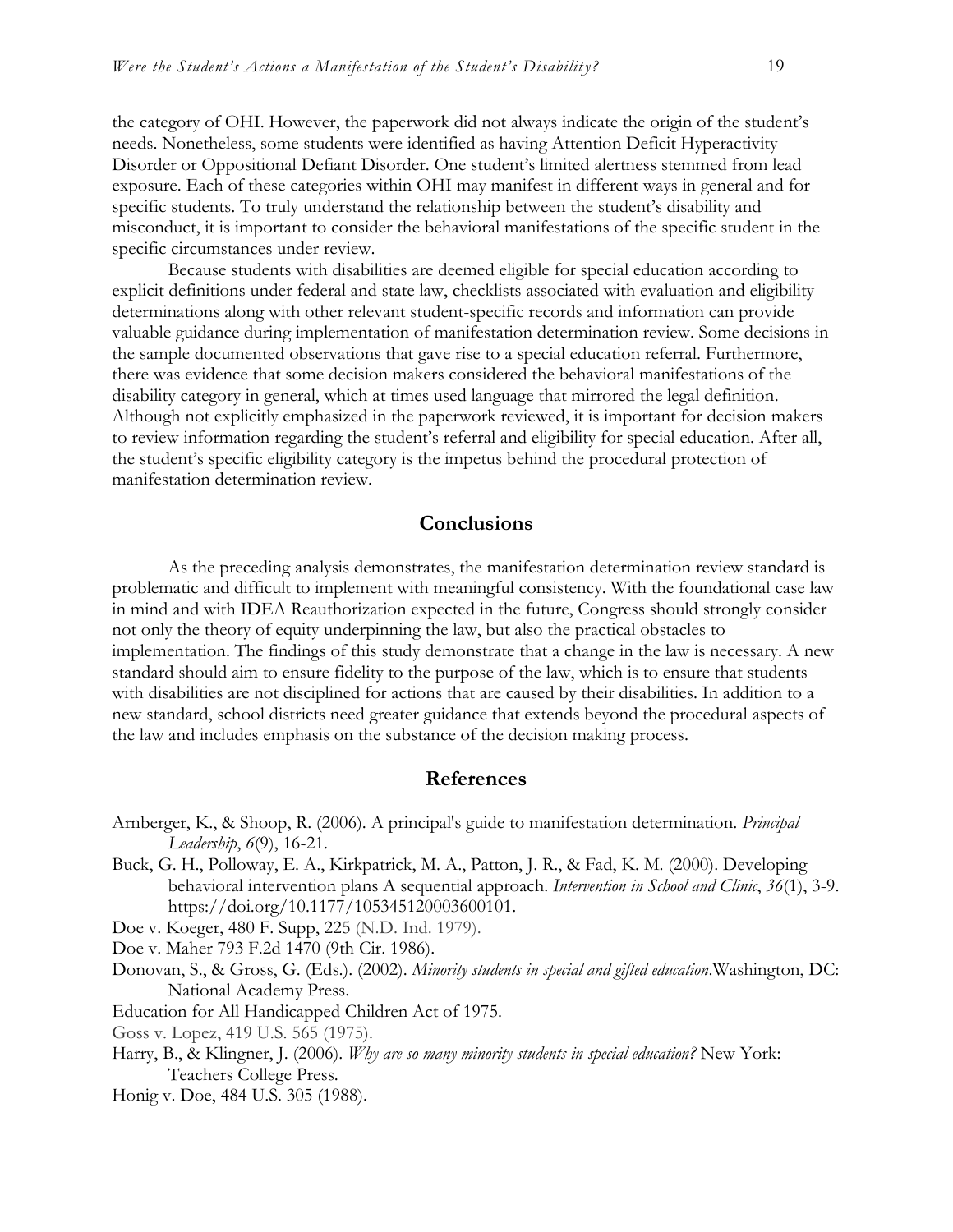- Honig, M. I. (2006). Complexity and policy implementation: Challenges and opportunities for the field. In M. I. Honig (Ed), *New Directions in Education Policy Implementation: Confronting Complexity* (pp. 1-24). State University of New York Press, Albany.
- Individuals with Disabilities Education Act Amendments of 1997, 20 U.S.C. 1400 et seq. (1997).
- Individuals with Disabilities Education Act, 20 U.S.C.S. §§ 1400 et seq. (2006).

Kaelin v. Grubbs, 682 F.2d 595, 6th Cir. (1982).

- Katsiyannis, A., & Maag, J. (2001). Manifestation determination as a golden fleece. *Exceptional Children*, *68*(1), 85-96. https://doi.org/10.1177/001440290106800105.
- Lewis, M. M. (in press). Navigating the grey area: A school district's documentation of the relationship between disability and misconduct. *Teachers College Record*.
- Merriam, S. B. (1988). *Case study research in education : a qualitative approach.* San Francisco: Jossey-Bass.
- Merriam, S. B., & Tisdell, E. J. (2015). *Qualitative research: A guide to design and implementation*. John Wiley & Sons.
- Odden, A. (1991). The evolution of education policy implementation. In A. Odden (Ed.). *Education Policy Implementation*. Albany, NY: State University of New York Press.
- O'Laughlin, L., & Lindle, J. C. (2014). Principals as political agents in the implementation of IDEA's least restrictive environment mandate. *Educational Policy*, 29, 140-161. https://doi.org[/10.1177/0895904814563207](https://doi.org/10.1177/0895904814563207)
- Parrish, T. (2002). Racial disparities in the identification, funding, and provision of special education. In D. J. Losen & G. Orfield (Eds.), *Racial inequality in special education* (pp. 15-37). Cambridge, MA: Harvard Education Press.
- Rausch, M. K., & Skiba, R. (2006). Discipline, disability and race: Disproportionality in Indiana schools. *Education Policy Brief*, *4*(10), 1-8.
- S-1 v Turlington, 635 F.2d 342 (5th Cir. 1982).
- Skiba, R., Simmons, A., Ritter, S., Kohler, K., Henderson, M., & Wu, T. (2006). The context of minority disproportionality: Practitioner perspectives on special education referral. *Teachers College Record*, *108*, 1424-1459. https://doi.org/10.1111/j.1467-9620.2006.00699.x
- Skiba, R. J., Poloni-Staudinger, L., Gallini, S., Simmons, A. B., Feggins-Azziz, R. (2006). Disparate access: The disproportionality of African American students with disabilities across educational environments. *Exceptional Children*, *72*, 411-424. https://doi.org/10.1177/001440290607200402.
- Stuart v. Nappi, 443 F. Supp. 1235 (D. Conn 1978).
- United States Congress, Senate Report 14816 (2003).
- U.S. Department of Education. (2006, August 14). 34 CFR Parts 300 and 301: Final rule. Federal Register, 71, 46,539 et seq.
- U.S. Department of Education. (2014, January 8). *Dear Colleague Letter on the Nondiscriminatory Administration of School Discipline.* Washington, DC: Author.
- Walker, J. D., & Brigham, F. J. (2016). Manifestation determination decisions and students with emotional/behavioral disorders. *Journal of Emotional and Behavioral Disorders*. https://doi.org/10.1177/1063426616628819.
- Yell, M., Rozalski, M. , & Drasgow, E. (2001). Disciplining students with disabilities. *Focus on Exceptional Children*, *33*(9), 1-20.
- Young, T., & Lewis, W. D. (2015). Educational policy implementation revisited. *Educational Policy, 29*(1), 3-17. https://doi.org/10.1177/0895904815568936
- Zilz, W.A. (2006). Manifestation determination: Rulings of the courts. *Education and the Law*, 18(2-3), 193-206. https://doi.org/10.1080/09539960600919928
- Zirkel, P. (2006). Manifestation determinations under the Individuals with Disabilities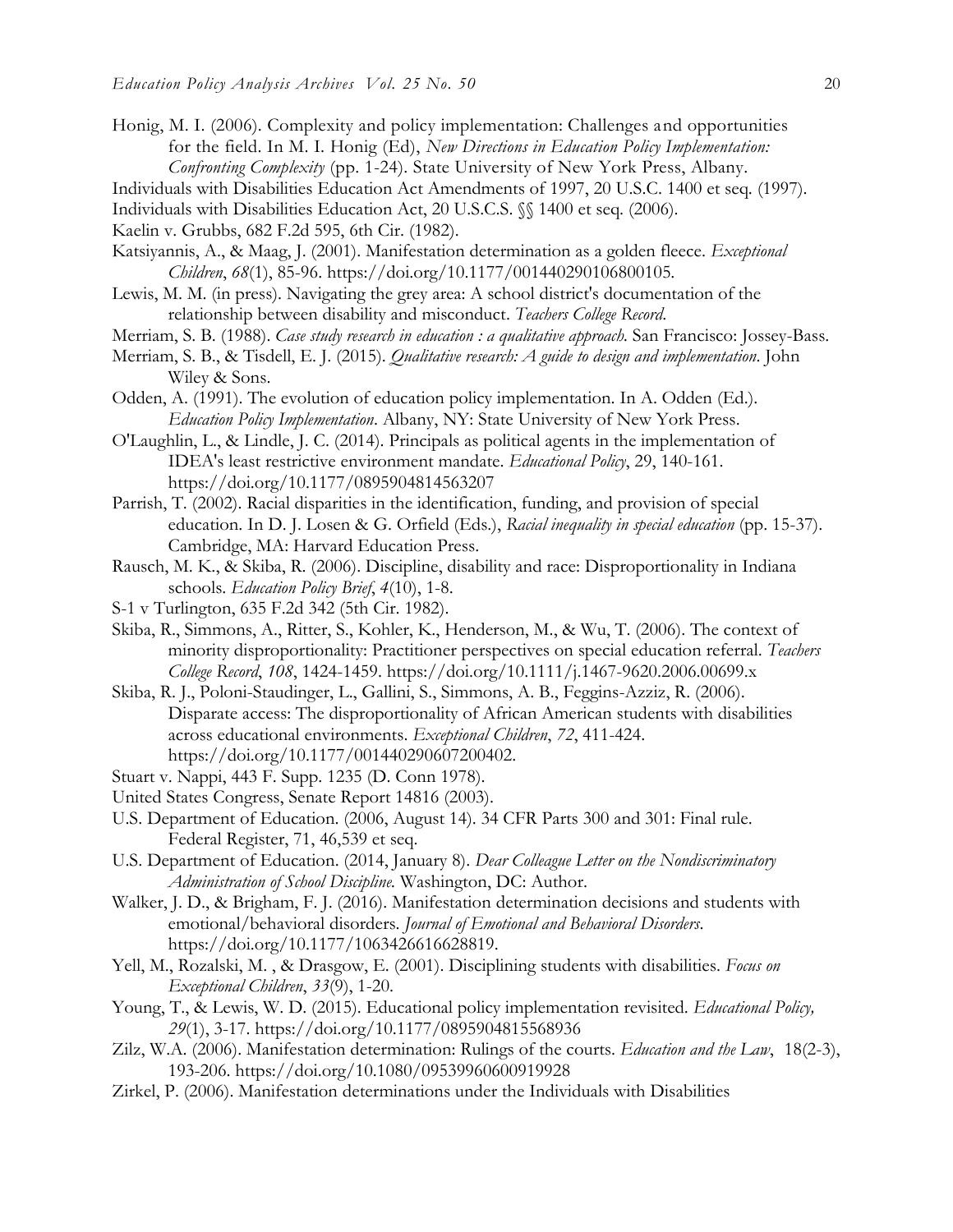Education Act: What the new causality criteria mean. *Journal of Special Education Leadership*, *19*(2), 3-12.

Zirkel, P. (2010). Manifestation determinations under the New Individuals With Disabilities Education Act An update. *Remedial and Special Education,* (5), 378-384. https://doi.org/10.1177/0741932509355993.

## **About the Author**

#### **Maria M. Lewis**

The Pennsylvania State University [Mml25@psu.edu](mailto:Mml25@psu.edu)

Maria M. Lewis is an assistant professor in the Department of Education Policy Studies and a faculty affiliate in the Law School at Pennsylvania State University. Her research is situated at the intersection of education law and policy, particularly as it relates to equity and diversity.

# education policy analysis archives

Volume 25 Number 50 May 22, 2017 ISSN 1068-2341

# ල

SOME RIGHTS RESERVED Readers are free to copy, display, and distribute this article, as long as the work is attributed to the author(s) and **Education Policy Analysis Archives,** it is distributed for noncommercial purposes only, and no alteration or transformation is made in the work. More details of this Creative Commons license are available at

http://creativecommons.org/licenses/by-nc-sa/3.0/. All other uses must be approved by the author(s) or **EPAA**. **EPAA** is published by the Mary Lou Fulton Institute and Graduate School of Education at Arizona State University Articles are indexed in CIRC (Clasificación Integrada de Revistas Científicas, Spain), DIALNET (Spain), [Directory of Open Access Journals,](http://www.doaj.org/) EBSCO Education Research Complete, ERIC, Education Full Text (H.W. Wilson), QUALIS A2 (Brazil), SCImago Journal Rank; SCOPUS, SOCOLAR (China).

Please send errata notes to Audrey Amrein-Beardsley at [audrey.beardsley@asu.edu](mailto:audrey.beardsley@asu.edu)

**Join EPAA's Facebook community** at<https://www.facebook.com/EPAAAAPE> and **Twitter feed** @epaa\_aape.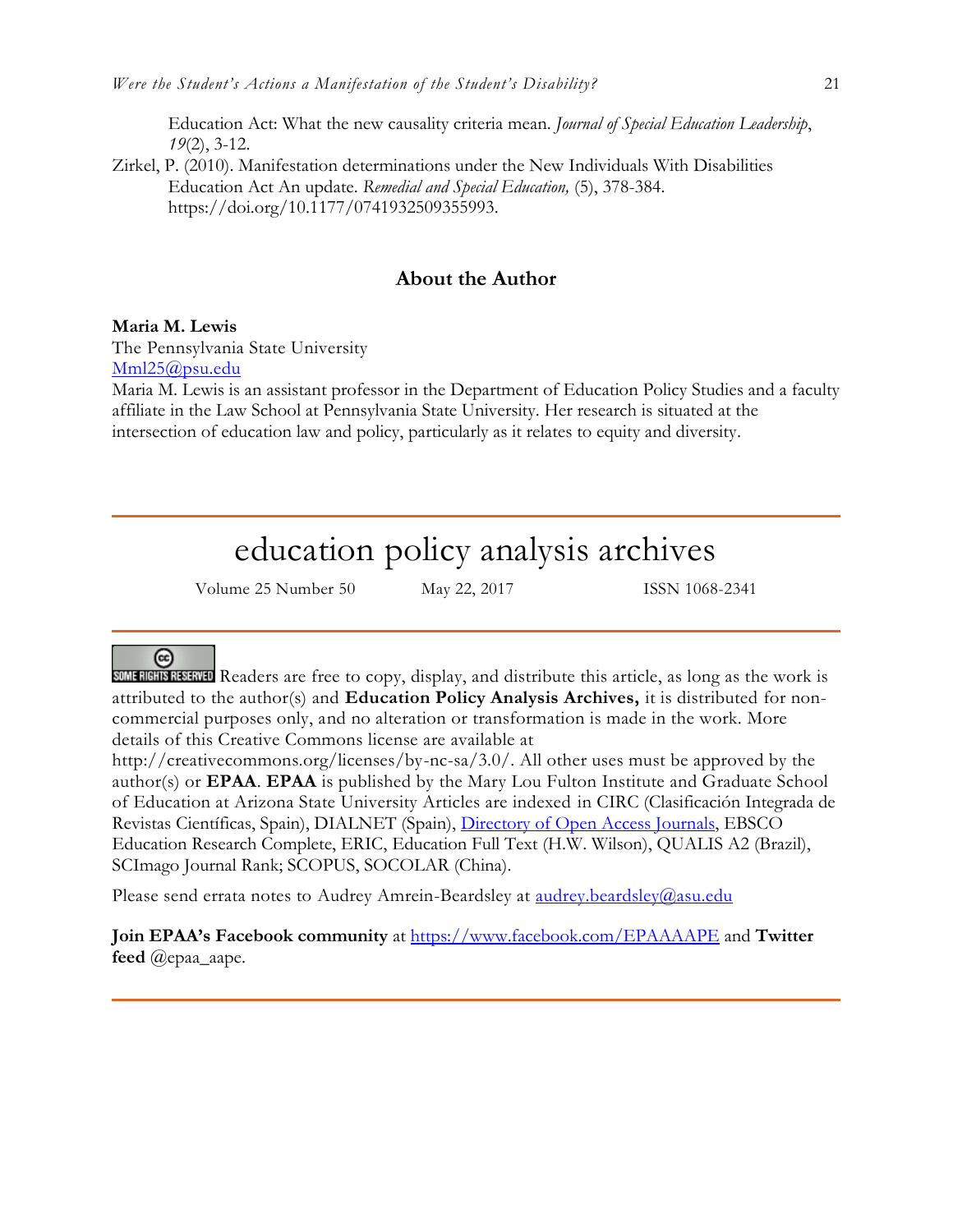# education policy analysis archives editorial board

Lead Editor: **Audrey Amrein-Beardsley** (Arizona State University) Editor Consultor: **Gustavo E. Fischman** (Arizona State University) Associate Editors: **David Carlson**, **Margarita Jimenez-Silva, Eugene Judson**, **Mirka Koro-Ljungberg, Scott Marley, Jeanne M. Powers, Iveta Silova, Maria Teresa Tatto** (Arizona State University)

**Cristina Alfaro** San Diego State University

**Gary Anderson** New York University

**Michael W. Apple** University of Wisconsin, Madison **Jeff Bale** OISE, University of Toronto, Canada

**David C. Berliner** Arizona State University

**Casey Cobb** University of **Connecticut** 

**Arnold Danzig** San Jose State University

**Linda Darling-Hammond**  Stanford University

**Elizabeth H. DeBray** University of Georgia

**Chad d'Entremont** Rennie Center for Education Research & Policy

**John Diamond** University of Wisconsin, Madison

**Matthew Di Carlo** Albert Shanker Institute

**Michael J. Dumas** University of California, Berkeley

**Kathy Escamilla** University of Colorado, Boulder

**Melissa Lynn Freeman** Adams State College

**Rachael Gabriel** University of Connecticut

**Amy Garrett Dikkers** University of North Carolina, Wilmington

**Gene V Glass** Arizona State University

**Ronald Glass** University of California, Santa Cruz

**Jacob P. K. Gross** University of Louisville

**Julian Vasquez Heilig** California State University, Sacramento **Aaron Bevanot** SUNY Albany **Kimberly Kappler Hewitt** University of North Carolina Greensboro

**Aimee Howley** Ohio University **Noah Sobe** Loyola University

**Henry Braun** Boston College **Steve Klees** University of Maryland **Nelly P. Stromquist** University of

**Jaekyung Lee S**UNY Buffalo

**Jessica Nina Lester** Indiana University

**Amanda E. Lewis** University of Illinois, Chicago

**Chad R. Lochmiller** Indiana University

**Christopher Lubienski** University of Illinois, Urbana-Champaign

**Sarah Lubienski** University of Illinois, Urbana-Champaign

**William J. Mathis** University of Colorado, Boulder

**Michele S. Moses** University of Colorado, Boulder

**Julianne Moss** Deakin University, Australia

**Sharon Nichols** University of Texas, San Antonio

**Eric Parsons** University of Missouri-Columbia

**Susan L. Robertson** Bristol University, UK

**Gloria M. Rodriguez** University of California, Davis **R. Anthony Rolle** University of Houston

**A. G. Rud** Washington State University

**Eric M. Haas** WestEd **Patricia Sánchez** University of University of Texas, San Antonio **Janelle Scott** University of California, Berkeley

> **Jack Schneider** College of the Holy Cross

Maryland

**Benjamin Superfine** University of Illinois, Chicago

**Sherman Dorn** Arizona State University

**Adai Tefera** Virginia Commonwealth University

**Tina Trujillo** University of California, Berkeley

**Federico R. Waitoller** University of Illinois, Chicago

**Larisa Warhol** University of Connecticut

**John Weathers** University of Colorado, Colorado Springs

**Kevin Welner** University of Colorado, Boulder

**Terrence G. Wiley** Center for Applied Linguistics

**John Willinsky**  Stanford University

**Jennifer R. Wolgemuth University of** South Florida

**Kyo Yamashiro** Claremont Graduate University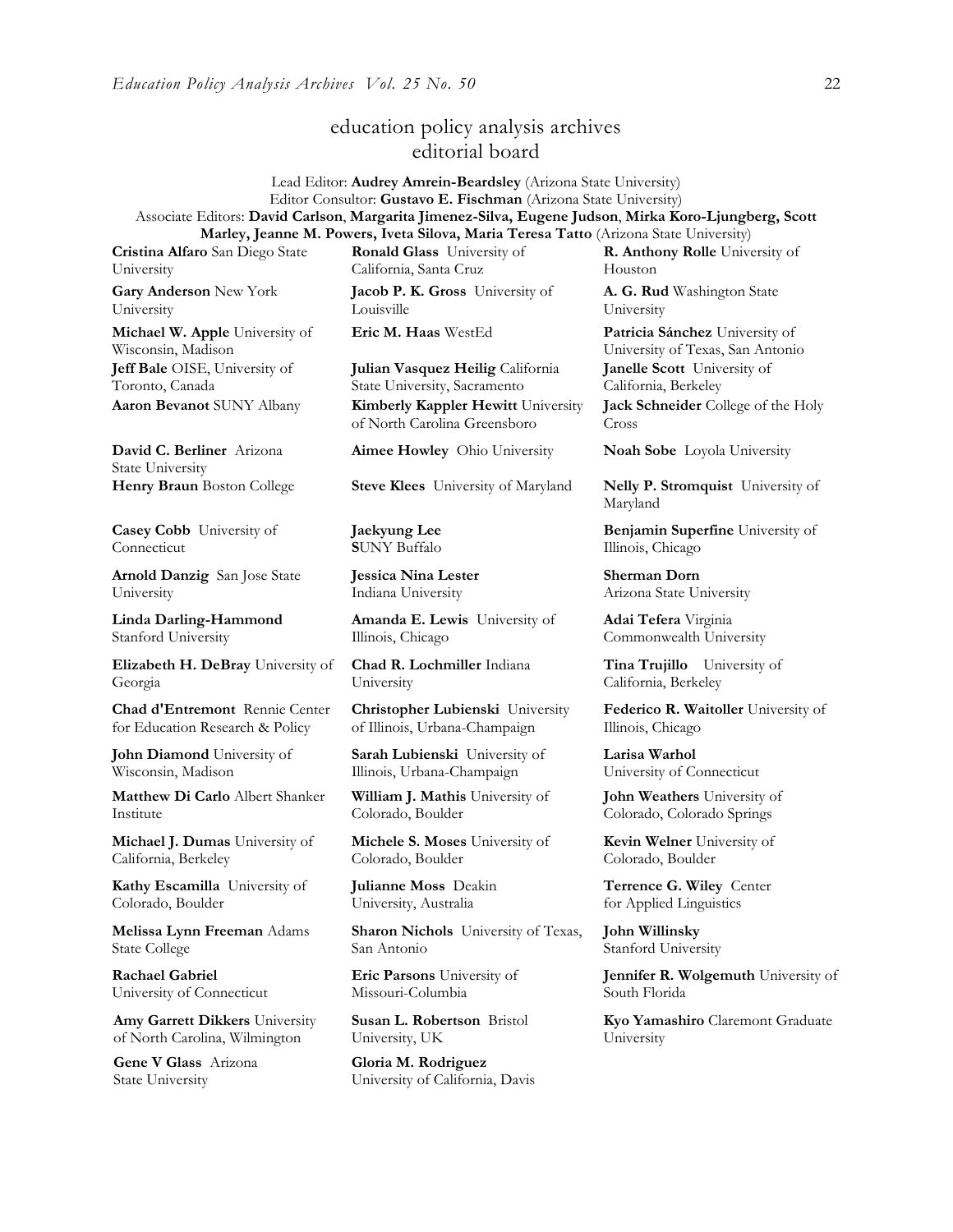# archivos analíticos de políticas educativas consejo editorial

Editor Consultor: **Gustavo E. Fischman** (Arizona State University) Editores Asociados: **Armando Alcántara Santuario** (Universidad Nacional Autónoma de México), **Jason Beech** (Universidad de San Andrés), **Angelica Buendia** (Metropolitan Autonomous University, México), **Ezequiel Gomez Caride** (Pontificia Universidad Católica Argentina), **Antonio Luzon** (Universidad de Granada), **José Luis Ramírez** (Universidad de Sonora, Mexico)

**Claudio Almonacid** Universidad Metropolitana de Ciencias de la Educación, Chile **Miguel Ángel Arias Ortega**  Universidad Autónoma de la Ciudad de México **Xavier Besalú Costa**  Universitat de Girona, España

**[Xavier Bonal](javascript:openRTWindow() Sarro** Universidad Autónoma de Barcelona, España

**[Antonio Bolívar](javascript:openRTWindow() Boitia** Universidad de Granada, España

**[José Joaquín Brunner](javascript:openRTWindow()** Universidad Diego Portales, Chile **[Damián Canales Sánchez](javascript:openRTWindow()** Instituto Nacional para la Evaluación de la Educación, México

**Gabriela de la Cruz Flores** Universidad Nacional Autónoma de México

**[Marco Antonio Delgado Fuentes](javascript:openRTWindow()** Universidad Iberoamericana, México **[Inés Dussel](javascript:openRTWindow()**, DIE-CINVESTAV, México

**[Pedro Flores Crespo](javascript:openRTWindow()** Universidad Iberoamericana, México

**Ana María García de Fanelli**  Centro de Estudios de Estado y Sociedad (CEDES) CONICET, Argentina

**Juan Carlos González Faraco**  Universidad de Huelva, España

**María Clemente Linuesa**  Universidad de Salamanca, España

**Jaume Martínez Bonafé** Universitat de València, España

**Alejandro Márquez Jiménez**  Instituto de Investigaciones sobre la Universidad y la Educación, UNAM, México **María Guadalupe Olivier Tellez**, Universidad Pedagógica Nacional, México **[Miguel Pereyra](javascript:openRTWindow()** Universidad de Granada, España **[Mónica Pini](javascript:openRTWindow()** Universidad Nacional de San Martín, Argentina

**Omar Orlando Pulido Chaves** Instituto para la Investigación Educativa y el Desarrollo Pedagógico (IDEP) **[José Luis Ramírez](javascript:openRTWindow() Romero**

Universidad Autónoma de Sonora, México **[Paula Razquin](javascript:openRTWindow()** Universidad de San Andrés, Argentina

**José Ignacio Rivas Flores** Universidad de Málaga, España **[Miriam Rodríguez Vargas](javascript:openRTWindow()** Universidad Autónoma de Tamaulipas, México **José Gregorio Rodríguez**  Universidad Nacional de Colombia, Colombia

**[Mario Rueda Beltrán](javascript:openRTWindow()** Instituto de Investigaciones sobre la Universidad y la Educación, UNAM, México **José Luis San Fabián Maroto**  Universidad de Oviedo, España

**[Jurjo Torres Santomé](javascript:openRTWindow()**, Universidad de la Coruña, España

**[Yengny Marisol Silva Laya](javascript:openRTWindow()** Universidad Iberoamericana, México **Juan Carlos Tedesco** Universidad Nacional de San Martín, Argentina

**Ernesto Treviño Ronzón** Universidad Veracruzana, México

**[Ernesto Treviño](javascript:openRTWindow() Villarreal** Universidad Diego Portales Santiago, Chile **[Antoni Verger Planells](javascript:openRTWindow()** Universidad Autónoma de Barcelona, España

**[Catalina Wainerman](javascript:openRTWindow()** Universidad de San Andrés, Argentina **Juan Carlos Yáñez Velazco** Universidad de Colima, México